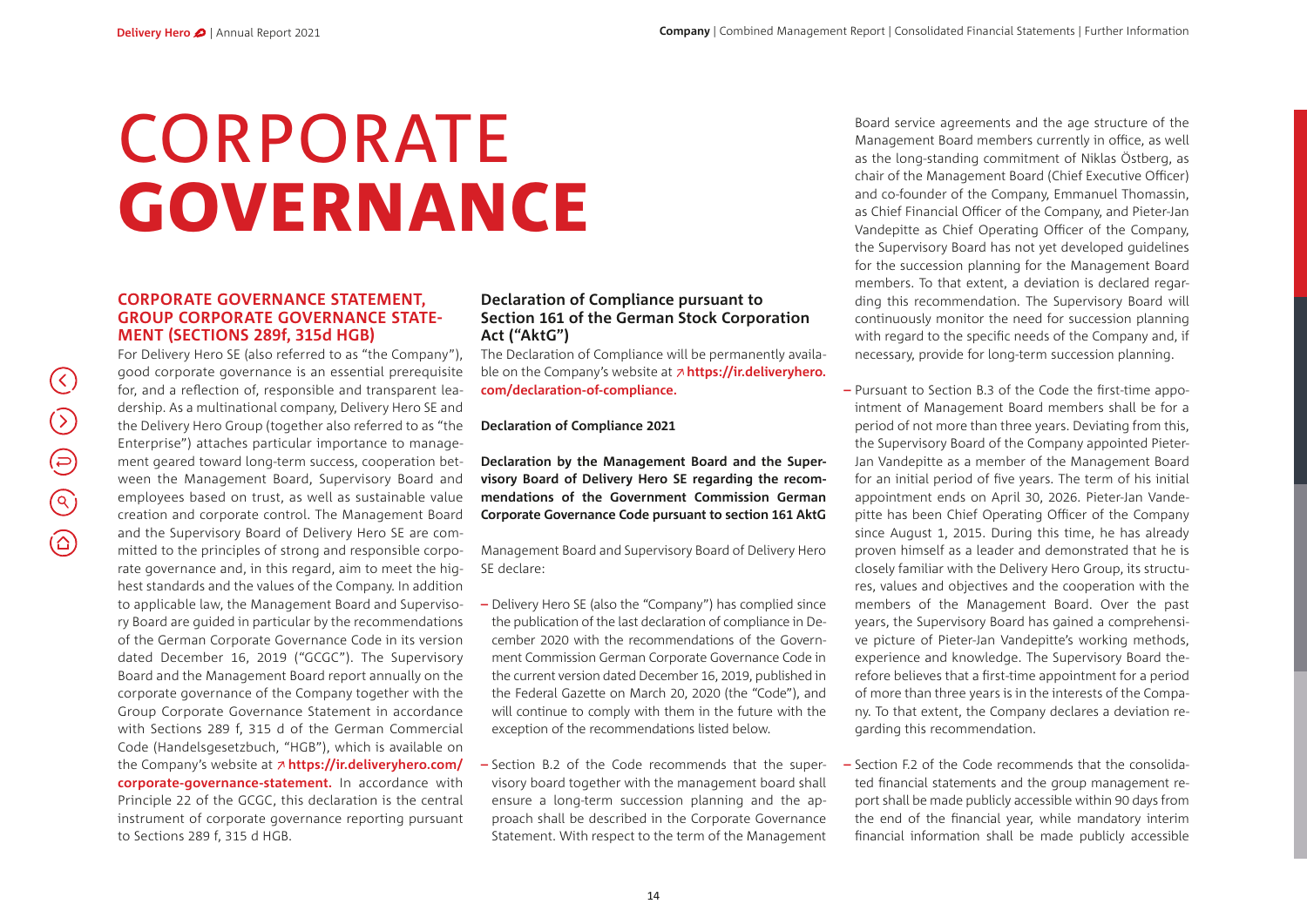within 45 days from the end of the reporting period. Due, among other things, to a large number of M&A activities of the Company and the resulting need for integration within the group, the Company has so far only published its financial reports within the statutory deadlines. In order to maintain a high quality of the financial reporting, the Company will continue to publish the consolidated financial statements and the group management report as well as the mandatory interim financial information within the statutory deadlines. Consequently, Delivery Hero SE hereby declares a deviation from the respective recommendations. However, Delivery Hero SE is constantly seeking to improve its reporting system to comply with these recommendations of the Code in the future.

**–** Pursuant to Section G.1 indent 1, half-sentence 2 of the Code, the compensation system of the Management Board shall in particular specify the amount of total remuneration that may not be exceeded (maximum remuneration). In accordance with this recommendation, the Supervisory Board of the Company has resolved amendments to the compensation system for Management Board members and submitted this compensation system to the Annual General Meeting on June 16, 2021 for approval. Pursuant to Section 87a (1) sentence 2 no. 1 of the German Stock Corporation Act (Aktiengesetz, "AktG"), the compensation system provides for a maximum compensation which limits the total amount of compensation actually received for a given financial year. The maximum compensation for the Chair of the Management Board is set at €12,000,000.00 and for the ordinary members of the Management Board at €9,000,000.00. In accordance with the statutory requirements, the Supervisory Board will apply the compensation system to all service agreements with members of the Management Board of Delivery Hero SE that are newly entered into, amended or extended after the expiration of two months following

the initial approval of the compensation system by the Annual General Meeting. The currently valid Management Board service agreements, which were already concluded prior to the introduction of section 87a (1) sentence 2 no. 1 AktG and the Annual General Meeting on June 16, 2021, which voted on the Management Board compensation system, do not contain a provision on maximum remuneration. Since the Management Board service agreements are grandfathered and the Code does not require any adjustment of current contracts, Delivery Hero SE declares to that extent a deviation with regard to this recommendation.

Berlin, in December 2021

#### **Delivery Hero SE**

On behalf of the Supervisory Board

Rostin Edele

**Dr Martin Enderle**

The Management Board

**Niklas Östberg Emmanuel Thomassin**

**Pieter-Jan Vandepitte**

 $\bigcirc$  $\bigoplus$  $\bigodot$  $\circledcirc$ 

 $(\zeta)$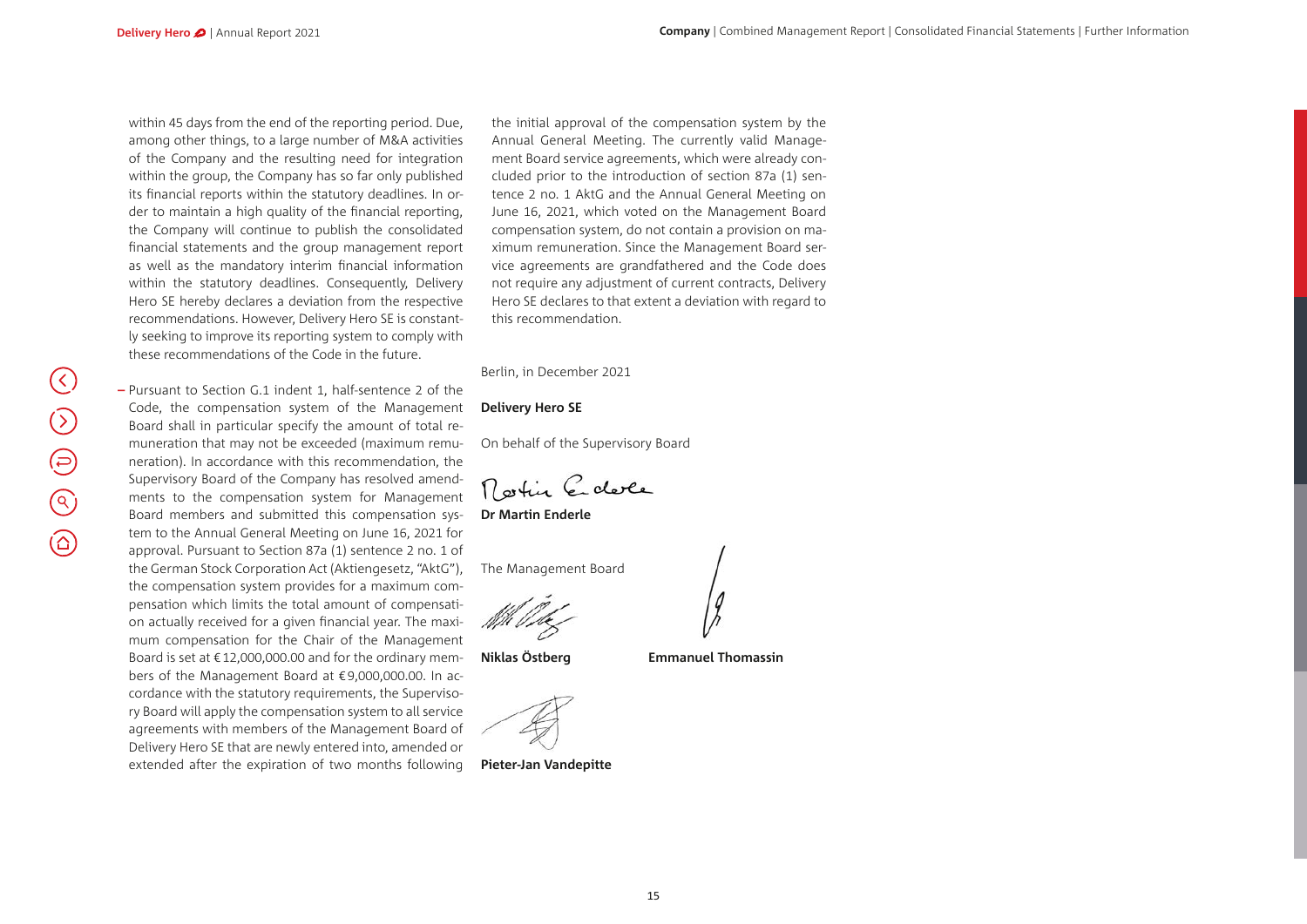#### **Corporate governance and relevant disclosures on corporate governance practices Corporate governance – standards of good and responsible corporate governance**

Good corporate governance according to the guiding principle of the "reputable businessman" serves to sustainably increase the Company's value and promotes the trust in our Enterprise's management and supervision among national and international investors, financial markets, business partners, employees and the public. Accordingly, the Company's Management Board, Supervisory Board and executives ensure that our corporate governance policies are actively practiced and continuously developed in all areas of the Enterprise.

Corporate governance at Delivery Hero SE is determined in particular by the applicable laws, the recommendations of the GCGC as well as the Company's Articles of Association and the internal rules of procedures and guidelines.

The Management Board and the Supervisory Board attach great value to an open corporate and management culture. Positive interpersonal relations within the Company as well as the Enterprise are of paramount importance for the Company's economic success and the satisfaction of its customers, employees, partners and shareholders. A detailed description of our corporate social responsibility can be found in the Non-Financial Report for the Group on **page 46** which is available on the Company's website at **https://ir.deliveryhero.com/NFR**.

#### **Internal control system**

To ensure the reliability of its bookkeeping and accounting as well as the effectiveness and efficiency of operations and compliance with applicable laws and regulations, Delivery Hero SE has set up a Group-wide internal control system to mitigate financial and operational risks. The internal control system's ("ICS") effectiveness is evaluated by the Internal Audit department, the Audit Committee and the Supervisory Board. The ICS is constantly adapted to the requirements of the rapidly growing Delivery Hero Group. The ICS team reports to the Risk and Compliance Committee.

The ICS includes the necessary organizational, technical measures and controls within the Enterprise and ensures compliance with internal guidelines, protection of company assets and achievement of corporate goals. Furthermore, the ICS also allows the Company to counteract the risks arising from business activities, monitor these risks on a permanent basis and manage them appropriately.

#### **Risk management system**

The key objectives of Delivery Hero SE's risk management system are to manage and streamline the Group-wide risk management process, to control all risk management-related activities and to ensure a comprehensive view of all significant risks of the Group.

Within Delivery Hero SE, the Risk Management team, as part of the Governance, Risk and Compliance ("GRC") department is responsible for the early detection, management and monitoring of risks. By means of its continual development of the risk management system, the GRC department ensures that risks are identified and managed throughout the Enterprise according to a specific method.

The risk management system is closely coordinated with the determination of the Group strategy and its business objectives, including the protection of the Group's assets and value chain. The GRC department reports significant risks directly to the Management Board, the Risk and Compliance Committee, the Audit Committee and the Supervisory Board. Further information on our Group-wide risk management system is provided in our current Risk and Opportunity Report on **page 84.**

#### **Internal auditing system**

Independence is the cornerstone of Delivery Hero SE's internal audit function. Internal auditing provides independent and objective assurance to the Management Board, Audit Committee and Supervisory Board regarding the adequacy and effectiveness of the Enterprise's other governance processes (risk management, compliance management and internal controls). This is accomplished via risk-based audits performed by the Internal Audit team throughout the Delivery Hero Group and subsequent reporting to the Management Board and the Supervisory Board.

Internal auditing serves to promote responsible corporate governance in accordance with the standards and code of ethics of the Institute of Internal Auditors (IIA) and the German Institute for Internal Auditing (DIIR). The Internal Audit team provides the Audit Committee of the Supervisory Board and the Supervisory Board with a report on its activities on a regular basis. These reports contain, inter alia, an account of the current status of the various audits conducted under the annual audit plan, significant findings of completed audits and any outstanding issues relating to the implementation of management action plans.

#### **Compliance, compliance management and the Code of Conduct of Delivery Hero SE**

For Delivery Hero SE, compliance signifies the fostering of a sustainable corporate culture of integrity and responsibility, as well as the responsible management of risks. The Company has developed a compliance management system that aims to prevent corruption, conflicts of interest and other violations of law being committed within the Delivery Hero Group, by its employees, directors, executives or suppliers. The compliance management system comprises a system of measures intended to ensure that business is conducted at all times in full compliance with the law and with internal rules and principles. The compliance philosophy of Delivery Hero SE focuses on preventing, detecting and reacting appropriately to every type of misconduct.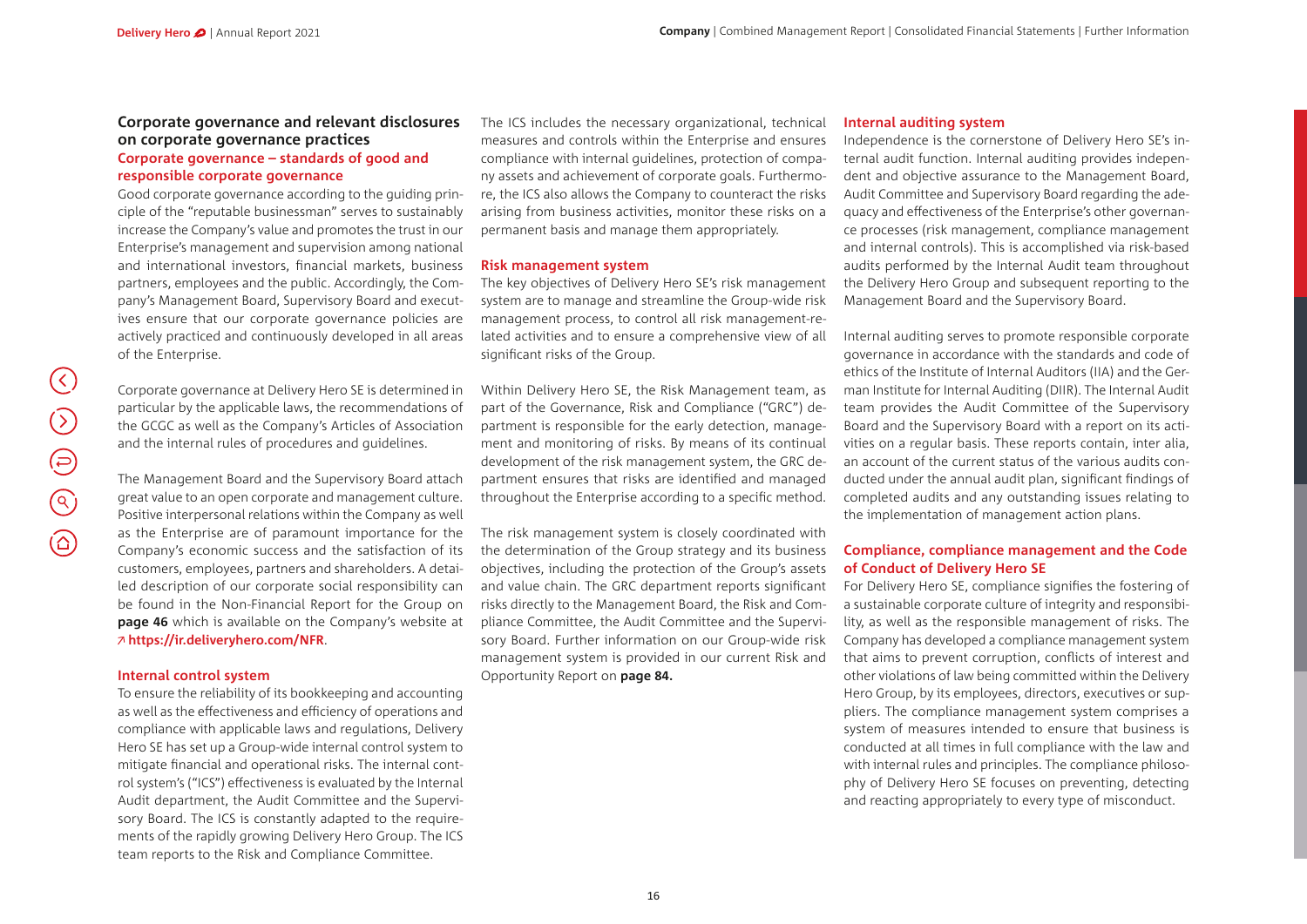$(\langle \rangle)$ 

 $\bigcirc$ 

 $\bigoplus$ 

 $\circledcirc$ 

 $\circledcirc$ 

The Company has developed in addition a Code of Conduct to provide employees with guidance in their decisionmaking. It is a compilation of the principles, values and rules of conduct of the Company. Every employee of the Delivery Hero Group is responsible for reporting violations, or potential violations, of law, the Code of Conduct or internal guidelines. The Company offers employees of the Enterprise and third parties various means of reporting compliance violations through its whistle-blower system – if wished also in an anonymous way. The Compliance department investigates the reported cases and, if necessary, initiates appropriate measures to eliminate the reported compliance violations.

The existing compliance management system is subject to continuous review and is under continuous development by the Management Board in cooperation with the relevant departments. The Management Board bears overall responsibility for the proper functioning of the compliance management system; the Supervisory Board and the Internal Audit department monitor the system's effectiveness.

#### **Duties, composition and working methods of the Management Board and the Supervisory Board as well as of the Supervisory Board's committees**

#### **Dualistic management and control structure**

The Company form of a European public company (Societas Europaea, SE) expresses Delivery Hero SE's self-image as an internationally oriented Company with European roots. As an SE with its registered office in Germany, the Company is subject to the European and German SE regulations as well as to the German Stock Corporation Act (AktG). Management and control of the Company are implemented by a dualistic management system. The Management Board and the Supervisory Board cooperate on a trust basis to the benefit of the Enterprise and are in regular contact with one another. The Management Board is the management body; it is responsible for the Company's direction and

business management. The Supervisory Board is the Company's controlling and monitoring body, advising and overseeing the Management Board in its management of the Company's business.

#### **Duties, lines of authority and composition of the Management Board**

As the Management Board of Delivery Hero SE, Niklas Östberg (Chair of the Management Board, Chief Executive Officer), Emmanuel Thomassin (Chief Financial Officer) and Pieter-Jan Vandepitte (Management Board member responsible for the Company's operations, Chief Operating Officer) are personally responsible for managing the Company's business divisions assigned to them. In doing so, the Management Board is bound to act in the Company's interest and committed to sustainably increase the Company's value. Niklas Östberg, Emmanuel Thomassin and Pieter-Jan Vandepitte lead the Company in a spirit of partnership and, in coordination with the Supervisory Board, are jointly responsible for the corporate strategy and its day-to-day implementation in accordance with applicable laws, the Articles of Association and the Rules of Procedure of the Management Board. The management of all business divisions is aligned with the targets set by the resolutions of the Management Board. Irrespective of the distribution of business responsibilities, the members of the Management Board are jointly responsible for managing the Company. They work together in a collegial manner and inform each other on an ongoing basis of significant measures and transactions in their respective business divisions.

The Rules of Procedure of the Management Board laid down by the Supervisory Board govern the cooperation and responsibilities of the Management Board members. In particular, they contain regulations on the working methods of the Management Board members and on the cooperation with the Supervisory Board. They also contain, inter alia, a catalog of matters requiring Supervisory Board approval, set out the quorum and the majorities required for the passing

of Management Board resolutions and determine the matters which are subject to the decision of the entire Management Board. Management Board meetings are held on a regular basis, usually every two weeks. The Management Board, especially the chair, maintains regular contact with the chair of the Supervisory Board.

The Management Board discusses the current state of strategy implementation with the Supervisory Board at regular intervals. It informs the Supervisory Board regularly, promptly and comprehensively with regard to all questions of strategy, planning, business development, risk exposure, risk management and compliance that are of relevance to the Enterprise. In this context, the Management Board addresses deviations in the course of business development from established plans and agreed targets, indicating the reasons thereof. The Supervisory Board may at any time request a report from the Management Board on matters concerning the Company, on its legal and business relations with affiliated companies, and on business operations at these companies which may have a significant influence on the situation of the Company.

When taking decisions, Management Board members may not pursue any personal interests. During their term of office, they are subject to a comprehensive non-compete clause and must not exploit business opportunities of the Enterprise for their own gain. Each member of the Management Board must immediately disclose any conflicts of interest to the Supervisory Board. All transactions between Delivery Hero SE or Group companies on the one hand, and Management Board members as well as related parties and companies with which they have a personal relationship on the other, must comply with standard industry practices and may be subject to prior approval by the Supervisory Board. Management Board members may only pursue secondary employment, especially supervisory board mandates outside the Delivery Hero Group, with the approval of the Supervisory Board.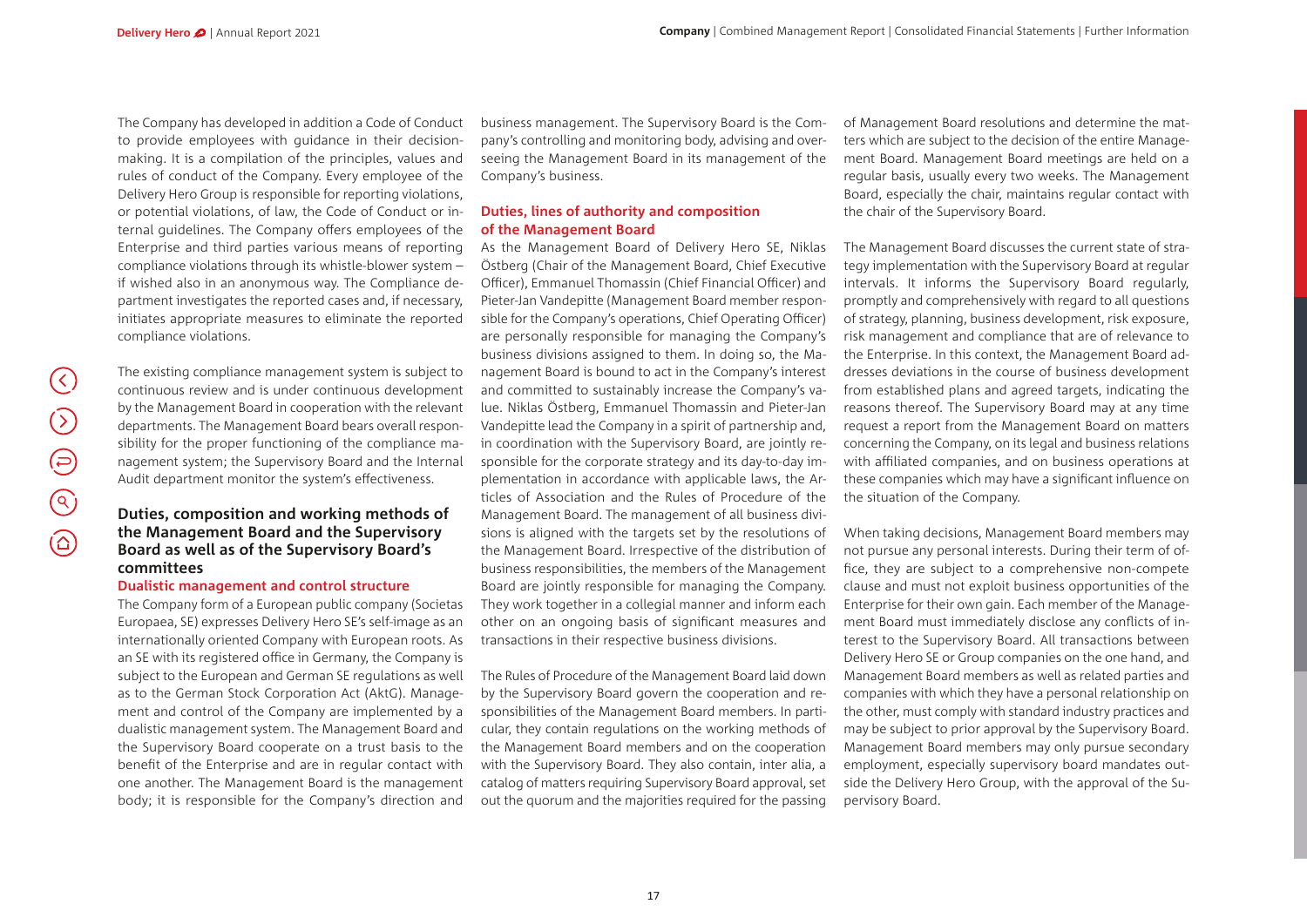The Supervisory Board is aware of the particular importance of diversity in the Company's management. It firmly believes that management and supervisory bodies with a diverse composition open up diversified perspectives that, in turn, enable decision-making processes that contribute to a sustainable increase in performance. As regards the composition of the Management Board, the Supervisory Board – even though professional and technical qualifications are always the decisive criterion – attempts to take the international character and various core sectors of the Company's business model into consideration as appropriately as possible while, at the same time, honoring the principle of diversity, particularly with regard to professional experience and the know-how of the candidates. Even though performance and qualifications are the paramount factors when selecting Management Board members, such members shall not be older than 65 years at the time of their appointment.

#### **Duties, lines of authority and composition of the Supervisory Board**

 $(\zeta)$ 

 $(\Sigma$ 

 $\bigoplus$ 

 $\overline{\textcircled{\circ}}$ 

 $\circledcirc$ 

The Supervisory Board is responsible for regularly advising and monitoring the Management Board in its management of the Enterprise. The Supervisory Board performs its functions in accordance with statutory provisions, the Articles of Association of the Company and its own rules of procedure. It is involved in decisions of fundamental importance for the Enterprise and – for the benefit of the Enterprise – works closely and in a spirit of trust with the other governing bodies of the Company, especially the Management Board.

Niklas Östberg and Emmanuel Thomassin were first appointed as members of the Management Board in the financial year 2018, following the change of legal form to an SE. Pieter-Jan Vandepitte was first appointed as member of the Management Board in the financial year 2021.

As a rule, the first-time appointment of Management Board members should not exceed a maximum period of three years. However, the Supervisory Board first appointed Pieter-Jan Vandepitte as a member of the Company's Management Board in the financial year 2021 for a term of five years. The members of the Supervisory Board hereby expressed their confidence in Pieter-Jan Vandepitte, who, as Chief Operating Officer of the Company since August 2015, has already proven himself as a leader and demonstrated that he is closely familiar with the Delivery Hero Group, its structures, values and objectives, and the cooperation with the members of the Management Board. A premature re-appointment prior to one year before the end of an appointment period with simultaneous termination of the current appointment shall only happen if special circumstances apply.

Due to the term of appointment until April 30, 2026, the age structure and the long-standing commitment of the Management Board members currently in office, the Supervisory Board has not yet developed guidelines for the succession of Management Board members. However, the Supervisory Board will continuously monitor the need for succession planning with regard to the specific needs of the Company and, if necessary, provide for long-term succession planning.

The Articles of Association of Delivery Hero SE stipulate that the Supervisory Board consists of six members. The Supervisory Board comprises six members, three of whom are employee representatives.

The members of the Supervisory Board in the 2021 financial year were:<sup>1</sup>

- **–** Dr Martin Enderle (Chair and member since May 29, 2017)
- **–** Patrick Kolek (member since June 3, 2017, Deputy Chair since July 13, 2018)
- **–** Jeanette L. Gorgas (member since June 18, 2020)
- **–** Gabriella Ardbo (member since June 18, 2020)
- **–** Nils Engvall (member since June 18, 2020)
- **–** Dimitrios Tsaousis (member since November 2, 2021)
- **–** Gerald Taylor (member from June 18, 2020 until August 31, 2021)

The Supervisory Board has adopted rules of procedure for itself, which govern in particular the working methods and the division of responsibilities of the Supervisory Board and its committees. The chair of the Supervisory Board coordinates the work of the Supervisory Board and represents the interests of the Supervisory Board externally. In accordance with the suggestion in Section A.3 GCGC, he is – to an appropriate extent – prepared to hold discussions with investors on issues specific to the Supervisory Board. The Supervisory Board holds at least two meetings per calendar half-year, with further meetings convened as and when necessary. Meetings held, and resolutions passed, in writing, by telephone or by means of electronic media are permissible. Although it is not the rule to hold meetings in writing, by telephone or by electronic means, the Supervisory Board meetings and committee meetings this year had to be held by telephone and video conference due to the measures taken to contain the spread of the COVID-19 pandemic, that continued to exist in financial year 2021, and the associated travel restrictions. Some of the meetings were held in hybrid form, so that Supervisory Board and committee members who were able to travel could attend the meetings in

**<sup>1</sup>** The disclosures on the membership in the Supervisory Board and the Supervisory Board committees also refer to the period prior to the legal form change from Delivery Hero AG to Delivery Hero SE coming into force on July 13, 2018.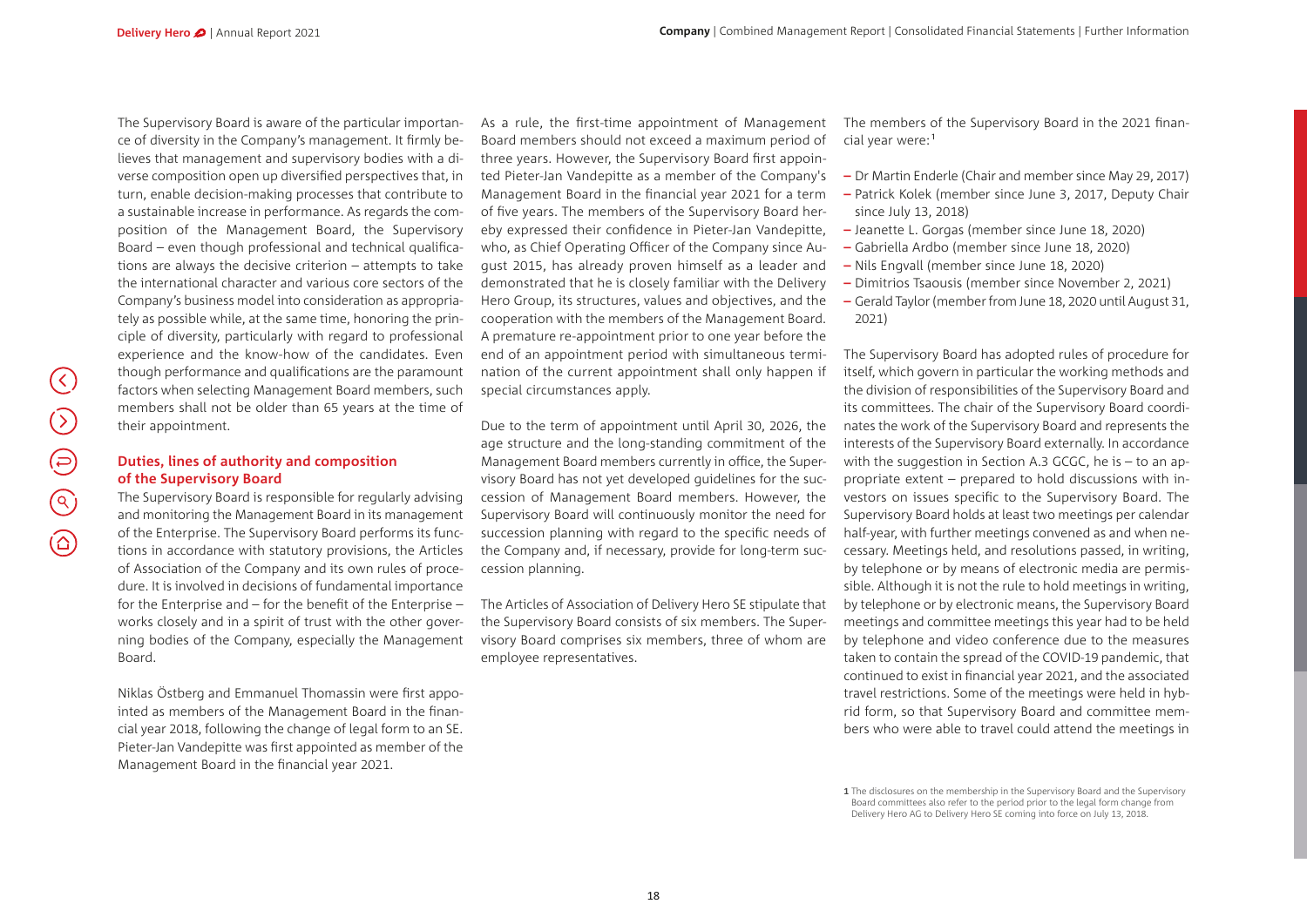person. In general, the Supervisory Board passes its resolutions by a simple majority of the members participating in the vote; in the event of a tie, the chair shall have the casting vote. The Supervisory Board discusses the business development, strategic planning and significant investments on a regular basis. The Supervisory Board also regularly assesses how effective each, the Supervisory Board as a whole and its committees, fulfill their tasks. This self-assessment was last carried out in the financial year 2019 in cooperation with an external consultant. For this purpose, an online self-assessment of the Supervisory Board was conducted in the period from May to June 2019.

The Supervisory Board members undertake the training and development measures required for their duties on their own responsibility and are supported in this by the Company. The Company offers regular trainings by external lawyers and Company employees on the topics capital market law and corporate governance. Furthermore, the Company has developed a comprehensive onboarding program for new Supervisory Board members, which can also be attended by existing Supervisory Board members. In addition to presentations on the Enterprise's business model and structure, the onboarding program includes presentations by employees in particular from the Finance, Investor Relations, Strategy, Governance, Risk and Compliance, and Internal Audit departments. In this context, the members of the Supervisory Board have the opportunity to bilaterally discuss current issues relating to the business divisions of the Management Board with the respective members of the Management Board and other executives. With regard to the specific activities of the Supervisory Board in the financial year 2021, please refer to the Report of the Supervisory Board on **page 9.**

In accordance with the recommendations of the GCGC, the Supervisory Board has set up four committees: an Audit Committee, a Remuneration Committee, a Nomination Committee and a Strategy Committee. Each committee comprises three members. The chair of each committee reports regularly and comprehensively to the full Supervisory Board on the work of the committee.

The Supervisory Board of the Company has set objectives regarding its composition and has determined a profile of skills and competencies for the body as a whole, which in particular seeks to ensure the following:

The Supervisory Board members should collectively possess the knowledge, skills and professional experience necessary for the proper discharge of their duties – supervising and advising the Management Board. Furthermore, the legal gender quota is to be considered. The individual members of the Supervisory Board should possess the knowledge, skills and professional qualifications and experience they need to properly and diligently fulfil the duties and responsibilities assigned to them. At least one member of the Supervisory Board and the Audit Committee must have expertise in the field of accounting. At least one additional member of the Supervisory Board and the Audit Committee must have expertise in the field of financial auditing. Each Supervisory Board member is required to have general knowledge of the field in which the Delivery Hero Group operates, either through practical experience, intensive training, corporate investment management or through longtime advisory activities. The chairs of the Supervisory Board's committees should each have specific knowledge within the respective committee and experience in drawing up agendas as well as sound knowledge in preparing and chairing meetings. In addition, all members of the Supervisory Board must have sufficient time available to discharge their duties to supervise and advise the Management Board. No more than two former members of the Management Board shall be members of the Supervisory Board.

Each member of the Supervisory Board is obliged to observe the Enterprise's best interest. They may neither pursue personal interests in their decisions nor exploit business opportunities of the Enterprise for their own benefit. No candidates shall be proposed for election as members of the Supervisory Board to the annual general meeting who, at the same time, are members of the governing bodies of, or exercise advisory functions at, significant competitors of the Enterprise, or hold any personal relationships with a significant competitor or who (potentially) are permanently or frequently subject to a conflict of interest. Supervisory Board members must disclose possible conflicts of interest to the Supervisory Board immediately. Conflicts of interest that have occurred are handled appropriately; the Supervisory Board provides information about them and how they were addressed in its report to the annual general meeting. Material and not merely temporary conflicts of interest involving a Supervisory Board member shall result in the termination of the Supervisory Board member's mandate.

The Supervisory Board shall reflect a well-balanced level of diversity, particularly in respect of the internationality of its members, their experience and different career paths and professional backgrounds. The Supervisory Board has set a target for the quota of women and men on the Supervisory Board (for further details in this regard, please refer to the section about the targets on the appointment of women in management roles on **page 22**).

Bearing in mind the Delivery Hero Group's international operations, at least three members of the Supervisory Board shall have international business experience in the Enterprise's core markets, namely in Europe, South America, the Middle East and North Africa (MENA) and the Asia-Pacific region. The appropriate business experience may be acquired in particular through management tasks in a globally operating company or by working as an advisor.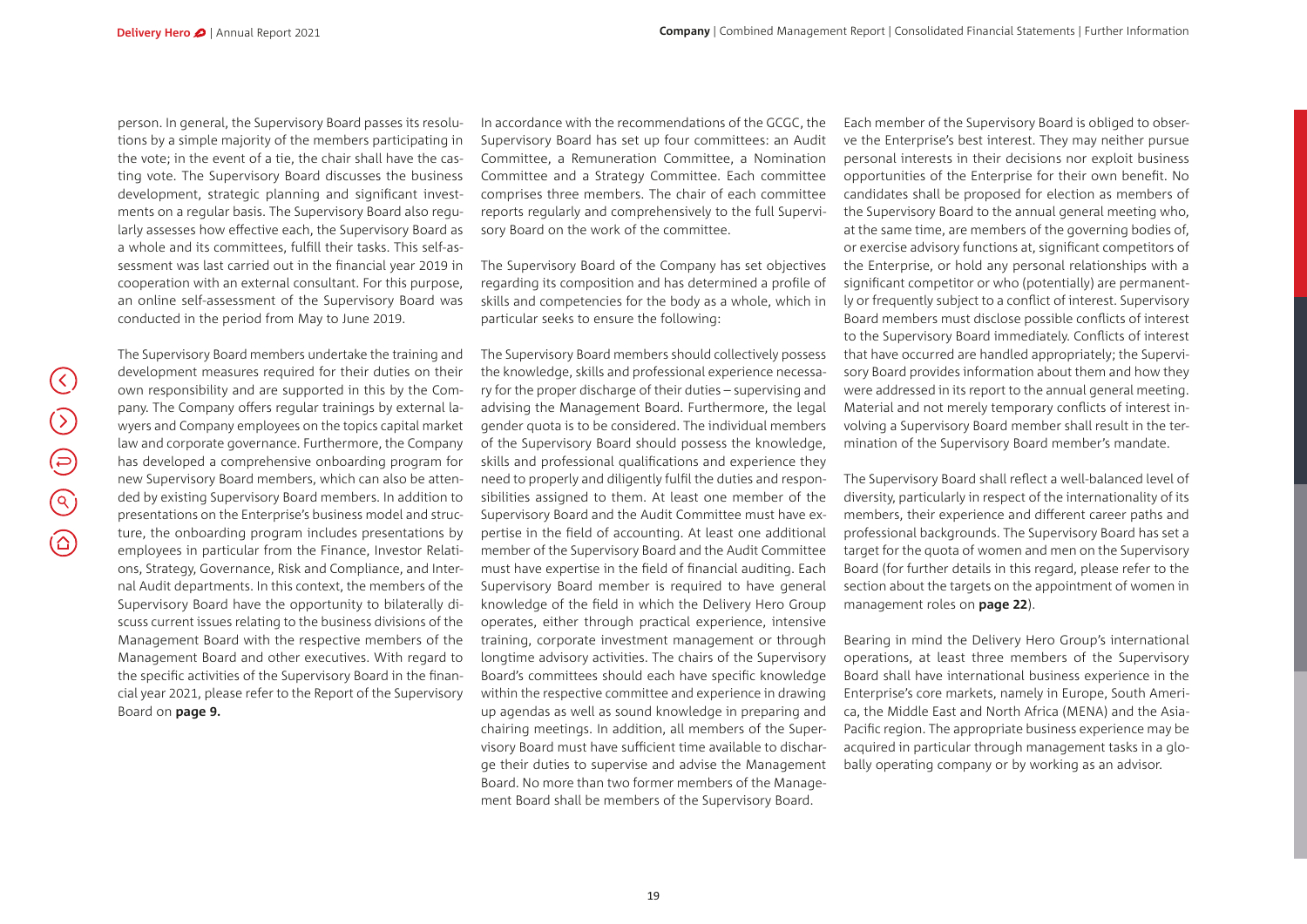The Supervisory Board shall include what it considers to be an appropriate number of independent members. More than half of the shareholder representatives on the Supervisory Board shall be independent of the Company and the Management Board as defined in Section C.7 sentence 2 and sentence 3 GCGC. If the Company has a controlling shareholder, at least one shareholder representative shall be independent of the controlling shareholder. At present there is an age limit of 70 years and a term limit of twelve years for Supervisory Board members, from which, however, deviations can be made in justified individual cases, since the most important factor for the appointment as member of the Supervisory Board is the candidate's professional and technical qualification.

current state of implementation of the profile of skills and competencies and the objectives for the composition of the Supervisory Board, the following should be noted: the concrete objectives specified by the Supervisory Board for its composition and the targeted profile of skills and competencies were achieved in full in the financial year 2021. The independent Supervisory Board members within the meaning of Section C.6 GCGC are Dr Martin Enderle, Patrick Kolek and Jeanette L. Gorgas as well as Gabriella Ardbo, Dimitrios Tsaousis, Gerald Taylor and Nils Engvall. The Supervisory Board reviews the continuation of target achievement regarding the composition of the Supervisory Board and the fulfillment of the profile of skills and competencies at regular intervals.

The members of the Supervisory Board shall comply with the limitation of the number of permissible mandates according to Section C.4 and C.5 GCGC. Accordingly, a Supervisory Board member who is a member of the management board of a listed company shall not hold more than a total of two supervisory board mandates in listed companies outside the Group or in comparable supervisory bodies and shall not chair the supervisory board of a listed company outside the Group. A Supervisory Board member who is not a member of the management board of a listed company shall not accept more than a total of five supervisory board mandates at non-Group listed companies or comparable functions, with an appointment as chair of the supervisory board being counted twice.

The chair of the Supervisory Board, the chair of the Audit Committee and the chair of the Remuneration Committee shall be independent from the Company and the Management Board. The chair of the Audit Committee shall also be independent from controlling shareholders.

The Supervisory Board is convinced that the composition described ensures independent and efficient advice and supervision of the Management Board. With regard to the Proposals submitted by the Supervisory Board to the annual general meeting for the election of Supervisory Board members take these objectives into account while, at the same time, aiming for continuous fulfillment of the profile of skills and competencies for the body as a whole. Each candidate proposal to the annual general meeting is accompanied by a curriculum vitae, providing information on the relevant knowledge, skills and professional experience as well as an overview of the material activities performed in addition to the Supervisory Board mandate. The curricula vitae of all Supervisory Board members are updated continuously, but at least once a year, and published on the Company's website at **[https://ir.deliveryhero.com/team.](https://ir.deliveryhero.com/websites/delivery/German/4010/team.html)**

For further information, please refer to the objectives of the Supervisory Board, which can be found on the Company's website at **[https://ir.deliveryhero.com/objectives.](https://ir.deliveryhero.com/objectives)**

#### **Composition and working methods of the Audit Committee**

The Audit Committee is, inter alia, responsible for preparing resolutions of the Supervisory Board relating to the audit and the approval of the Annual Financial Statement and the approval of the Consolidated Financial Statements, as well as for the Management Board's draft proposal for the appropriation of net retained profits and the Supervisory Board's proposal to the annual general meeting for the election of an auditor. In addition, the Audit Committee deals in particular with the monitoring of accounting, the accounting process, the effectiveness of the internal control system, the risk management system, the internal audit system, the audit of the financial statements – particularly the selection and independence of the auditor, the quality of the audit and the additional services performed by the auditor – and compliance. The Audit Committee also reviews the audit reports and the auditor's findings and makes recommendations to the Supervisory Board in this regard. On behalf of the Supervisory Board, the Audit Committee shall also be responsible (i) for the approval of material transactions between the Company on the one hand and a member of the Management Board or a related party within the meaning of Section 138 of the German Insolvency Code (Insolvenzordnung) or a relative within the meaning of Section 15 of the German General Tax Code (Abgabenordnung) of a member of the Management Board on the other hand, and (ii) for the approval of transactions with related parties pursuant to Section 111b (1) AktG.

The members of the Audit Committee in the 2021 financial year were:

- **–** Patrick Kolek (member and Chair since August 1, 2018)
- **–** Dr Martin Enderle (member until July 13, 2018 and since August 1, 2018, Deputy Chair since June 16, 2021)
- **–** Jeanette L. Gorgas (member since October 19, 2021)
- **–** Gerald Taylor (member from June 18, 2020 to August 31, 2021)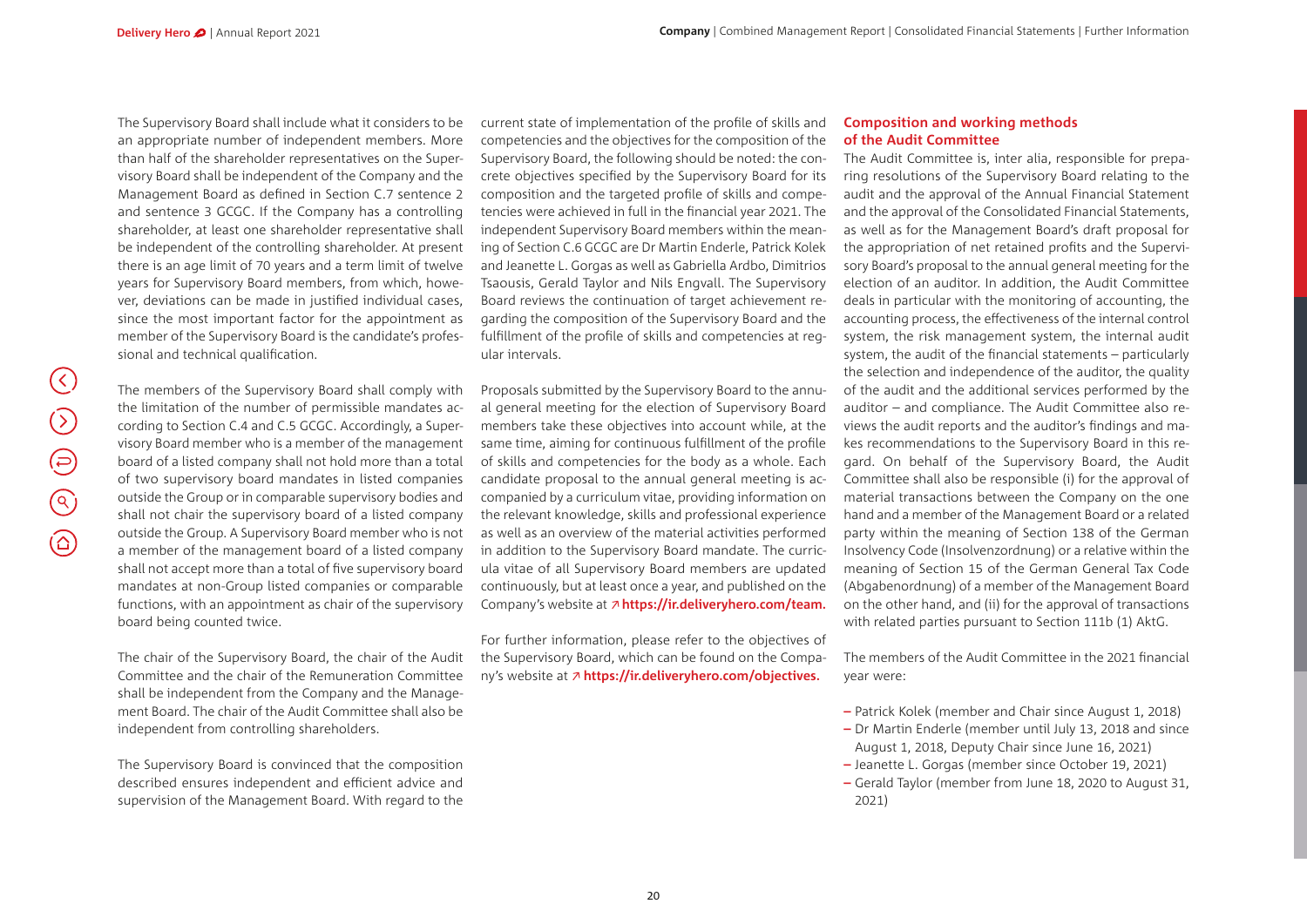Patrick Kolek – as Chair of the Audit Committee and certified public accountant – possesses the expertise required according to Sections 100 (5) and 107 (4) AktG in the fields of accounting and financial auditing along with special knowledge and experience in the application of accounting standards and internal control procedures. In addition, according to his own assessment and that of the Supervisory Board, Patrick Kolek is independent. Further, he is not a former member of the Company's Management Board. As Deputy Chair, Dr Martin Enderle also has the necessary expertise in the field of accounting. This is due, in particular, to his many years of practical experience as managing director and CEO of numerous companies. In addition, he gained various experiences in financial auditing during his mandate as a member of the supervisory board of Rocket Internet SE and his long-standing mandate on the Supervisory Board and Audit Committee of Delivery Hero SE. The members of the Audit Committee as a whole are familiar with the sector in which the Company operates.

#### **Composition and working methods of the Remuneration Committee**

The compensation system for the Management Board, as well as the amount and appropriateness of the compensation of the individual Management Board members and the compensation system for the Supervisory Board are reviewed and  $-$  if necessary  $-$  revised by the Remuneration Committee. In this regard, the Remuneration Committee supports the activities of the full Supervisory Board.

The members of the Remuneration Committee in the 2021 financial year were:

- **–** Dr Martin Enderle (member until July 13, 2018, Chair since August 1, 2018)
- **–** Patrick Kolek (member since August 1, 2018, Deputy Chair since June 16, 2021)
- **–** Gabriella Ardbo (member since June 18, 2020)

#### **Composition and working methods of the Nomination Committee**

The Nomination Committee is composed exclusively of shareholder representatives and nominates suitable candidates to the Supervisory Board for its proposals to the annual general meeting for the election of Supervisory Board members. In addition to the statutory requirements and the recommendations of the GCGC, it also takes into account the desired profile of skills and competencies for the entire body with regard to the knowledge, skills and professional experience of the candidates, the specific objectives of the Supervisory Board for its composition and the diversity of the body. On this basis, the Nomination Committee determines an appropriate number of available candidates, with whom it conducts interviews. In this context, it considers whether the candidates meet the competence profile and the objectives of the Supervisory Board – in particular, whether they are independent and free of conflicts of interest and whether they have sufficient time to diligently fulfill the duties of a Supervisory Board member. The Nomination Committee then nominates the suitable candidates to the Supervisory Board for approval together with an explanation of the selection process and the suitability of the candidates.

The members of the Nomination Committee in the 2021 financial year were:

- **–** Dr Martin Enderle (member until July 13, 2018, Chair since August 1, 2018)
- **–** Patrick Kolek (member since August 1, 2018)
- **–** Jeanette L. Gorgas (member since June 18, 2020, Deputy Chair since June 16, 2021)

#### **Composition and working methods of the Strategy Committee**

The Strategy Committee is composed exclusively of shareholder representatives and deals with matters of material strategic importance to the Delivery Hero Group. These include, but are not limited to, certain capital expenditures, the entry into new business areas, the acquisition and sale of a company or shares in a company, cooperation agreements of strategic importance and other strategic issues.

The members of the Strategy Committee in the 2021 financial year were:

- **–** Jeanette L. Gorgas (member and Chair since June 18, 2020)
- **–** Dr Martin Enderle (member since August 1, 2018, Deputy Chair since June 16, 2021)
- **–** Patrick Kolek (member since August 1, 2018)

#### **Remuneration of the members of the Management Board and the Supervisory Board as well as of the members of the committees**

For information regarding the remuneration of the members of the Management Board and Supervisory Board and the members of the committees, please refer to the detailed Compensation Report on **page 30**, which can be found on the Company's website at **[https://ir.deliveryhero.](https://ir.deliveryhero.com/agm) [com/agm](https://ir.deliveryhero.com/agm)** as soon as the Annual General Meeting 2022 is convened and additionally, following the conclusion of the Annual General Meeting 2022, at **[https://ir.deliveryhero.](https://ir.deliveryhero.com/compensation.) [com/compensation.](https://ir.deliveryhero.com/compensation.)** The Compensation Report also contains specific information on the Company's existing stock option programs and similar securities-based incentive systems.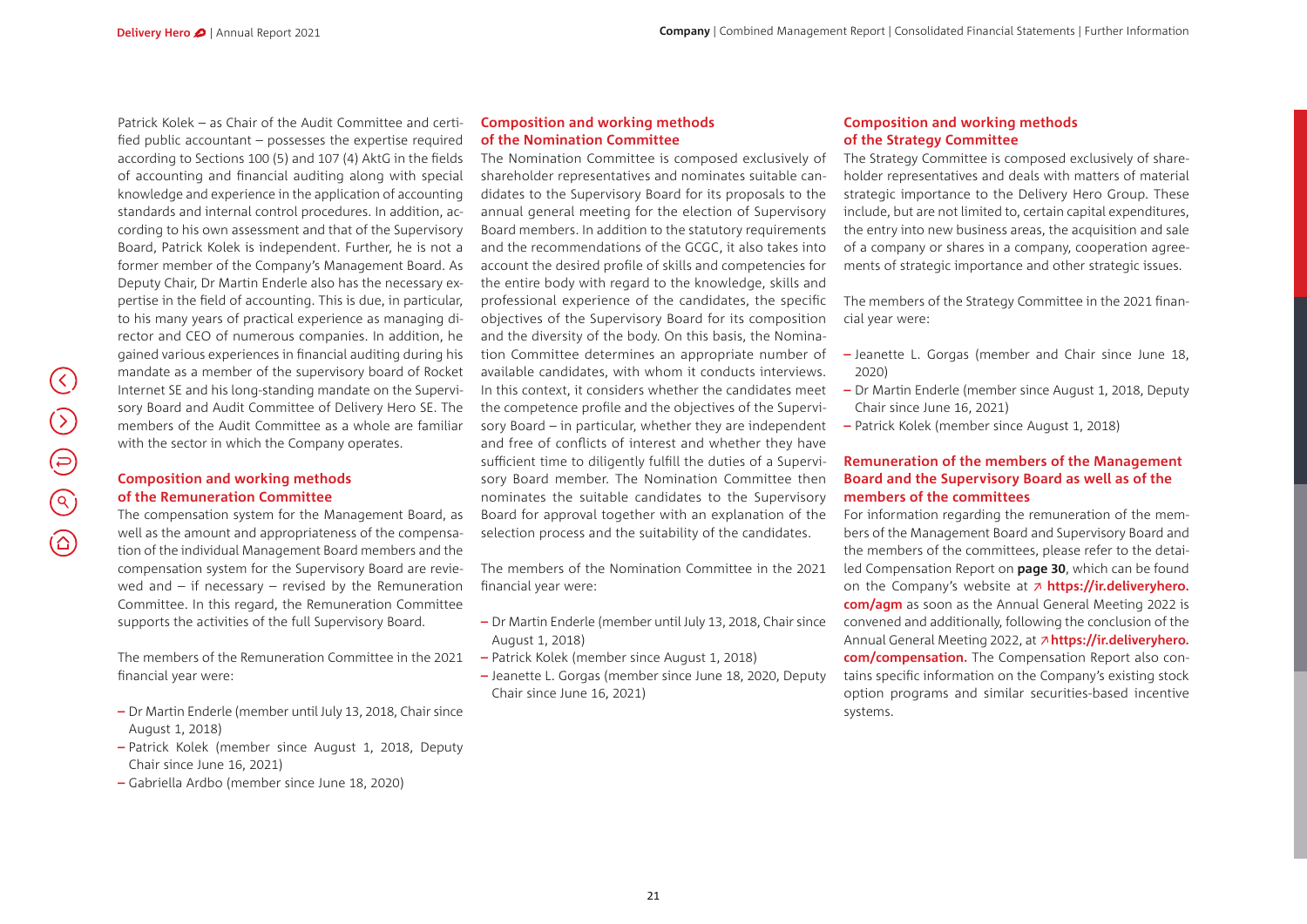#### **Targets on the appointment of women in management roles pursuant to Section 76 (4) and Section 111 (5) AktG**

According to Section 76 (4) sentence 1 AktG, the Management Board must set targets for the quota of women in the two management levels below the Management Board. According to Section 111 (5) sentence 1 AktG, the Supervisory Board must likewise set targets for the quota of women on the Supervisory Board and on the Management Board.

The Company attaches great importance to diversity throughout the Enterprise and believes that the participation of different groups at managerial levels is prudent for driving business growth and leading our market in innovation. That being so, the Management Board is pursuing projects in partnership with the Diversity and Inclusion team to improve the quota of women and other diversity characteristics within managerial positions.

For the first level below the Management Board, the Management Board set a target of 0% for the quota of women by June 26, 2022. This notwithstanding, the quota of women in the financial year 2021 increased to 40% from 25% in the financial year 2020 due to operational changes at this level. Pieter-Jan Vandepitte was appointed as member of the Management Board, which resulted in a decrease of the number of employees reflected in the first level below the Management Board. The increase is also due to the transitional period of Jeri Doris, Chief People Officer of the Company until December 31, 2021 and her successor, Ana Mitrasevic, who joined the Company as Senior Vice President People in November 2021. For the second level below the Management Board, the Management Board set a target of 18% for the quota of women by June 26, 2022, which has also been exceeded reaching a quota of 19.4% in the financial year 2021. This quota is equal to the quota achieved in the financial year 2020.

The Supervisory Board has set a five-year target of 0% by July 30, 2023, for the quota of women on the Management Board. The Supervisory Board is of the opinion that, for an appointment as member of the Management Board of the Company, the best possible professional and technical qualifications, and not gender, are of primary importance. In this regard, it is taken into account that the Company has been led by the same Management Board members since its conversion from a GmbH (German limited liability company) to an AG (stock corporation) and then to an SE, as well as during its IPO. This composition of the Management Board has thus far proven successful and was complemented by the appointment of Pieter-Jan Vandepitte in in the financial year 2021. As he has been the Company's Chief Operating Officer since 2015, the Supervisory Board and the Management Board have gained a comprehensive picture of his working methods, experience and knowledge over the past years. In view of the current exclusively male composition of the Management Board, the target of 0% has been achieved. However, as a matter of course, this does not exclude an increase in the quota of women at this level.

The Supervisory Board of the Company has set a five-year target of 30% by July 30, 2023 for the women's quota on the Supervisory Board. Currently, two women sit on the Supervisory Board, which equates to a quota of 33.3%. The Supervisory Board has therefore reached its target.

The Supervisory Board is aware of the importance of diversity, and specifically the particular importance of the participation of women in management and supervisory positions. Accordingly, the Supervisory Board aims to increase the women's quota in the composition of the Management Board and the Supervisory Board in the long term.

#### **Diversity plan**

The Management Board of Delivery Hero SE believes that diversity is key to creating an amazing customer and employee experience, as well as a better future for the communities we operate in. Therefore diversity and inclusion are firmly embedded in the corporate culture of the Company and the Delivery Hero Group. All dimensions of diversity exist on an equal footing at Delivery Hero SE, be they, for example, age, gender, educational background and profession, origin and religion, or sexual orientation and identity. The employees of Delivery Hero SE come from more than 100 different countries and six continents. The Management Board and the Supervisory Board of the Company also regard it as their duty to further promote – beyond setting targets for the women's quota on the Management Board and Supervisory Board and in management positions – the consideration of the various dimensions of diversity in the Company and to create a space which allows for the unfolding of potential.

Many new initiatives were launched throughout the past financial year. Most notable among these is the launch of the Diversity and Inclusion Advisory Board ("DAB"). The DAB is a body of expertise that advises the Management Board in order to drive and promote the Company's development and efforts regarding diversity and inclusion. In doing so, the DAB focusses on bringing forward perspectives and representing the interests of underrepresented groups related to visible identities like gender, ethnicity, and disability, as well as invisible identities like sexual orientation, religion, and neurodiversity. Further details on specific actions can be found in the Non-Financial Report for the Group on **page 46.**

 $(\langle \rangle)$ 

 $\bigcirc$ 

 $\bigoplus$ 

 $\bigodot$ 

 $\circledcirc$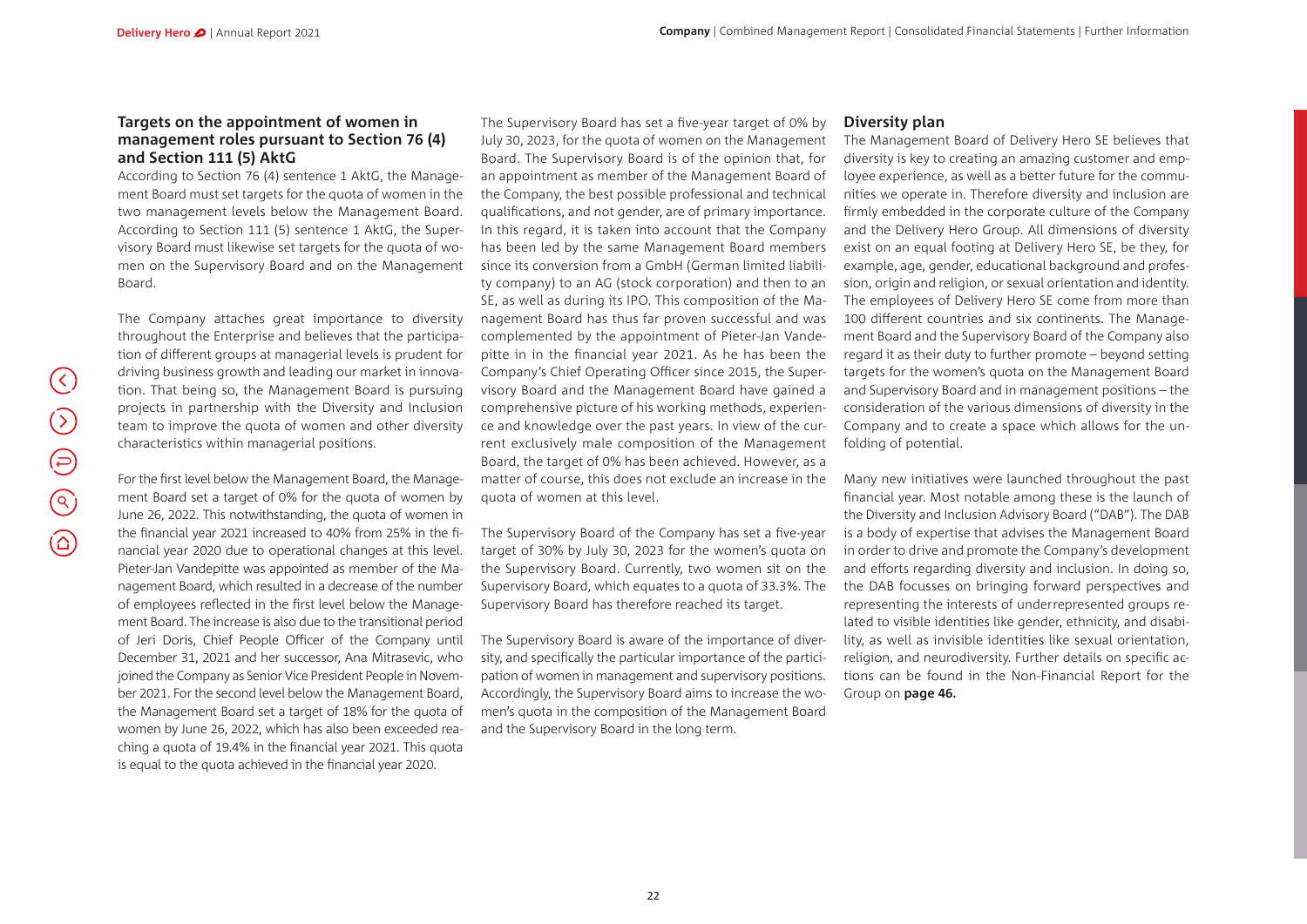To date, the Company has not pursued a diversity concept of its own in respect of the composition of the Management Board and the Supervisory Board. Nevertheless, the manifestation and further development of an open and integrative corporate culture has a high priority in the daily work of the Management Board and the Supervisory Board.

#### **Corporate governance practice and transparency Shareholders and the general meeting**

The shareholders exercise their co-management and control rights in the annual general meeting, where they also exercise their voting rights. The annual general meeting is chaired, in accordance with the Articles of Association, by the chair of the Supervisory Board or by another Supervisory Board member designated by him. As chair of the meeting, the chair of the Supervisory Board is guided by the suggestion in Section A.4 GCGC that an annual general meeting should be completed within four to six hours at the latest. Each share grants one vote. On the basis of its statutory duties, the annual general meeting decides, inter alia, on the appropriation of net retained profits, the discharge of the Management Board and the Supervisory Board, the appointment of the auditor, the election of Supervisory Board members as well as on capital or structural measures.

On March 27, 2020, the German government passed the act to mitigate the consequences of the COVID-19 pandemic under Civil, Insolvency and Criminal Procedure Law, the validity of which was extended to December 31, 2021 by the German Act concerning measures under the law of Companies, Cooperative Societies, Associations, Foundations and Commonhold Property to Combat the Effects of the COVID-19 pandemic from December 22, 2020. As a result, the Management Board and the Supervisory Board of the Company again decided to hold the annual general meeting as a virtual annual general meeting without the physical presence of the shareholders or their proxies in the financial year 2021. The Annual General Meeting 2021 was held in the physical presence of the chair of the

Meeting and Chair of the Supervisory Board, Dr Martin Enderle, the Chief Financial Officer, Emmanuel Thomassin, and the notary public appointed to take the minutes, as well as the authorized proxies of the Company. Niklas Östberg and Pieter-Jan Vandepitte, participated in the virtual Annual General Meeting 2021 via conference call. Shareholders entered in the share register were able to follow the entire Annual General Meeting 2021 via video and audio transmission on the internet. Shareholders were able to exercise their voting rights and ask questions via electronic communication (voting rights could also be exercised by issuing a proxy). In addition, shareholders who registered their shares in due time and exercised their voting rights had the opportunity to object to the resolutions of the Annual General Meeting 2021 by electronic communication to the notary public appointed to record the minutes of the Annual General Meeting 2021.

The Company supports the shareholders as far as possible in the exercise of their rights in the annual general meeting. All documents and information relating to the annual general meeting are available to all interested parties in German and English on the Company's website at **<https://ir.deliveryhero.com/agm>** as soon as the annual general meeting has been convened. Following the annual general meeting, the voting results are also made available on the Company's website in German and English.

Shareholders have the option of exercising their voting rights in the annual general meeting themselves or having it exercised by an authorized proxy of their choice. In addition, the Management Board ensures the appointment of an authorized proxy for the exercise of the shareholder's voting rights in accordance with the shareholder's instructions (voting proxy appointed by the Company); this authorized proxy will also be available during the annual general meeting.

The Management Board convenes an extraordinary general meeting when required by law. In accordance with the suggestion in Section A.5 GCGC, an extraordinary general meeting will also be convened in the event of a takeover offer relating to the Company, at which the shareholders will discuss the takeover offer and, if necessary, resolve on corporate measures.

#### **D&O insurance**

The Company has taken out a Directors' and Officers' Liability Insurance ("D&O Insurance") for the members of the Management Board and Supervisory Board that covers the liability arising from their activities on the Management Board and the Supervisory Board. For the Management Board, a retention of 10% of the loss, up to the amount of one-and-a-half times the fixed annual remuneration, is stipulated in the D&O policy. This retention is in accordance with the German Stock Corporation Act (AktG). No similar retention has been stipulated for the Supervisory Board since the Management Board and the Supervisory Board are of the opinion that a deductible has no influence on Supervisory Board members' sense of responsibility and loyalty with regard to their duties and positions. Moreover, the Company's ability to recruit competent and qualified Supervisory Board members would be limited by the stipulation of a retention. With the deletion of the recommendation pursuant to Section 3.8 (3) GCGC in the current version without replacement, the German Corporate Governance Code no longer provides for a corresponding retention for the Supervisory Board.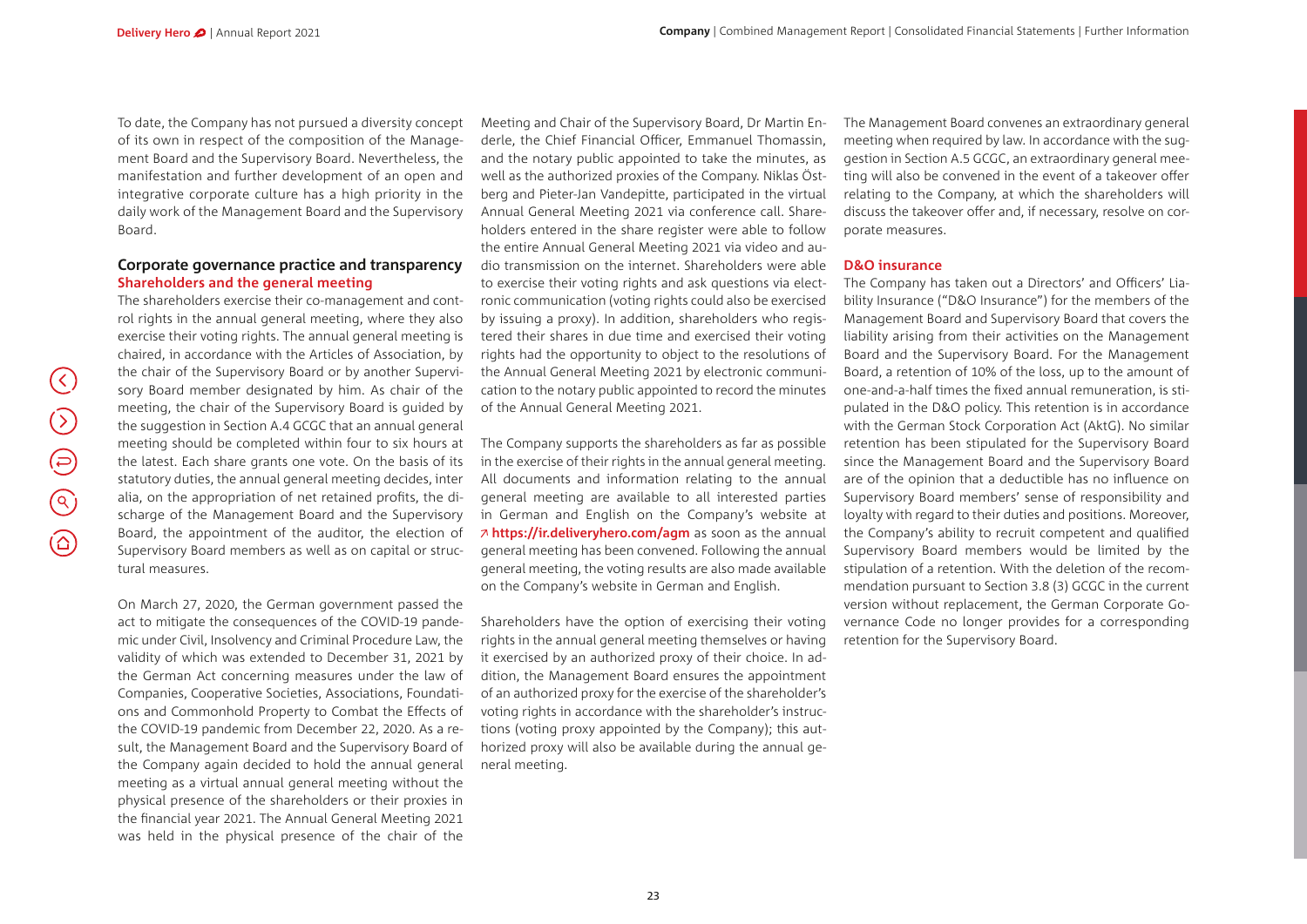#### **Transparent corporate governance and communication**

Transparency is one of the essential components of good corporate governance. The shares of the Company are listed in the Prime Standard segment of the Frankfurt Stock Exchange. As a company listed in the German Stock Index DAX, Delivery Hero SE is thus subject to the highest legal and stock exchange transparency requirements. Delivery Hero SE reports on the situation and development of the Company and the Group in both German and English in order to inform institutional investors, private shareholders, financial analysts, business partners, employees and the interested general public simultaneously and equally. All material information, such as ad hoc announcements and voting rights notifications, reportable changes in the composition of the shareholder structure, all financial reports and the financial calendar, are published on the Company's website in German and English. In addition, the Company also publishes on its website at  $\lambda$  [https://ir.deliveryhero.com/DD](https://ir.deliveryhero.com/websites/delivery/English/6300/managers_-transactions.html) the transactions in shares of the Company carried out by individuals in management functions at Delivery Hero SE, and by persons closely associated with them, in accordance with Article 19 of Regulation (EU) No. 596/2014 (Market Abuse Regulation). As part of its comprehensive investor relations work, the Company maintains a close and constant contact with current and potential shareholders.

#### **Accounting and auditing**

The unaudited Half-Year Financial Report as of June 30, 2021 and the Consolidated Financial Statements as of December 31, 2021 were drawn up according to the International Financial Reporting Standards (IFRS) as applicable in the EU. The Consolidated Financial Statements contain in addition the disclosures that are required according to Section 315a (1) HGB. The Annual Financial Statement of the Company for the financial year 2021 was drawn up according to the provisions of the German Commercial Code (HGB) and the provisions of the German Stock Corporation Act (AktG).

KPMG AG Wirtschaftsprüfungsgesellschaft, Berlin, was chosen for the financial year 2021 as the auditor of the annual financial statement and consolidated financial statements (the "Auditor"). The undersigning auditors for the 2021 annual and consolidated financial statements of the Company are Marcus Rohrbach and Björn Knorr.

The Half-Year Financial Report 2021 was initially discussed by the Audit Committee with the Company's Chief Financial Officer, Emmanuel Thomassin, prior to publication. Subsequently, prior to the publication, it was discussed by the Management Board together with the Supervisory Board – as were the Quarterly Statement for the first and third quarters for the finanical year 2021.

The Auditor promptly reports to the chair of the Audit Committee any possible grounds for exclusion or reasons for bias that arise during the audit if they are not promptly eliminated. The Auditor shall also report promptly on all findings and issues of material importance for the tasks of the Supervisory Board which come to the Auditor's knowledge during the performance of the audit. It is likewise agreed that the Auditor will inform the Supervisory Board and note in the audit report, if, during the performance of the audit, he identifies any facts that indicate an inaccuracy in the declaration of compliance issued by the Management Board and the Supervisory Board pursuant to Section 161 AktG. The chair of the Audit Committee is also in direct contact with the Auditor outside of the Audit Committee meetings to ensure a regularly and timely exchange on important issues. Prior to the election proposal of the Auditor to the annual general meeting, the Company obtains a comprehensive declaration of independence from the Auditor in order to ensure that there are no business, financial, personal or other relations that could cast doubt on the independence of the Auditor.

Berlin, April 27, 2022

#### **Delivery Hero SE**

On behalf of the Supervisory Board

Rostin Edele

**Dr Martin Enderle** Chair of the Supervisory Board of Delivery Hero SE

The Management Board

**Niklas Östberg Emmanuel Thomassin**



**Pieter-Jan Vandepitte**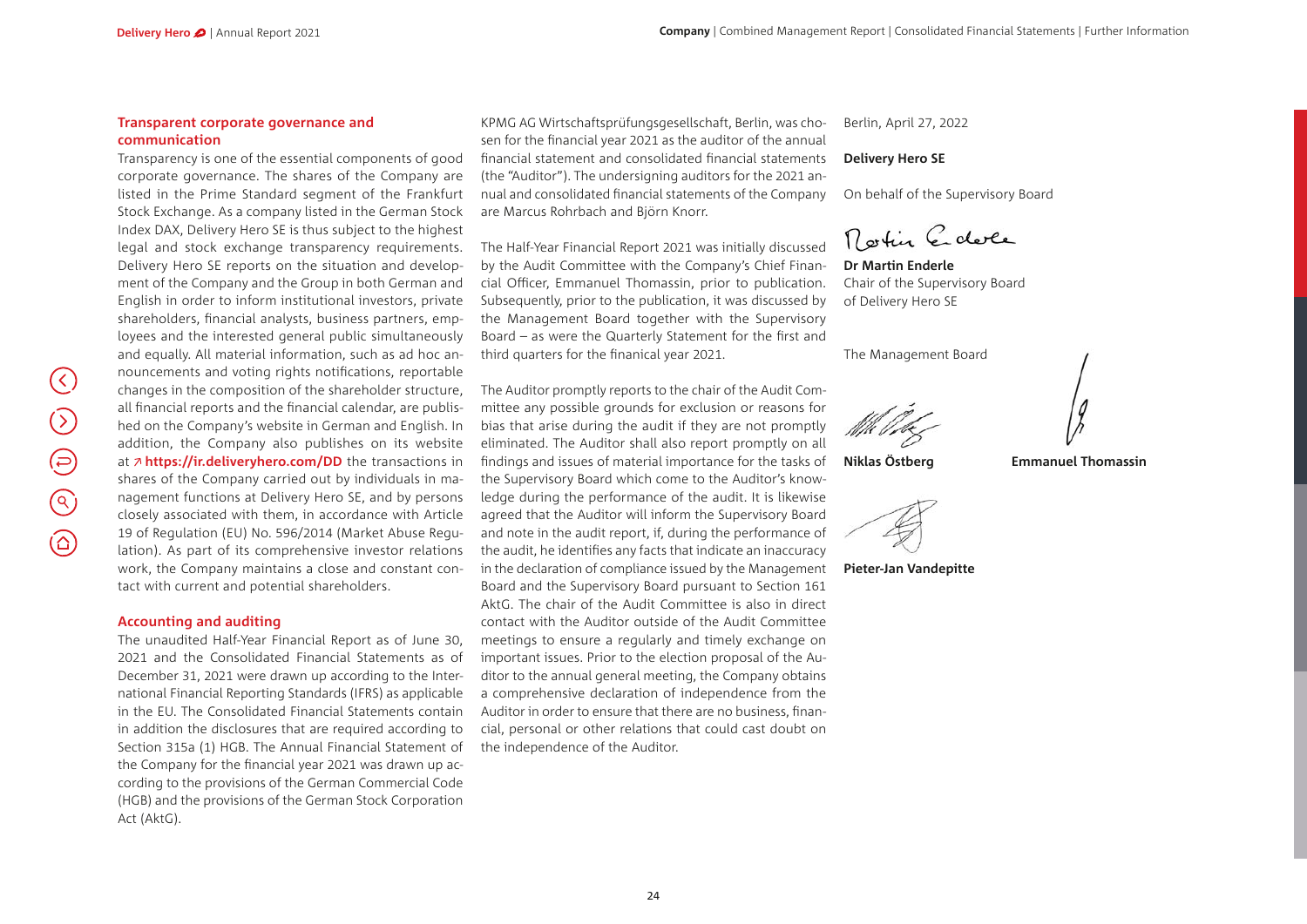#### **TAKEOVER-RELATED DISCLOSURES AND EXPLANATORY NOTES BY THE MANAGE-MENT BOARD**

This chapter contains the disclosures pursuant to Sections 289a sentence 1, 315a sentence 1 of the Commercial Code together with the explanatory report of the Management Board pursuant to Section 176(1) sentence 1 German Stock Corporation Act [Aktiengesetz – AktG] in conjunction with Section 9(1) lit. C(ii) SE Regulation.

# **Composition of subscribed capital**

At the end of the reporting period, the Company's subscribed capital amounted to €250,982,539.00 which was subdivided into 250,982,539 no-par value registered shares.

There are no different share classes. The same rights and obligations are associated with all shares. Each share grants one vote and determines the shareholder's share in the profits. Shares held by the Company itself, which do not grant the Company any rights in accordance with Section 71b AktG, are excluded.

# **Restrictions that concern voting rights or the transfer of shares**

# **Restrictions on transfer**

To the best understanding of the Management Board of the Company, the restrictions on transfer as stated by the law on obligations are as follows:

**–** Overall, 7,743,043 shares are held in escrow according to an escrow agreement executed in connection with the agreement by the Company on the purchase of shares in, and the establishment of a joint venture in Singapore with the management of, Woowa Brothers Corp. The management of Woowa Brothers Corp. will be entitled to receive the shares held in escrow over the course of two to four years after closing, which occurred on March 4, 2021.

Persons who exercise managerial duties at Delivery Hero SE within the meaning of the Market Abuse Regulation (EU) No. 596/2014 ("MAR") must observe the closed periods (trading prohibitions) established by Article 19(11) MAR.

## **Restrictions on voting rights**

To the best knowledge Management Board of the Company, the restrictions on voting rights are as follows:

- **–** Pursuant to Sections 71b and 71d AktG, by the end of the reporting period, there were no voting rights with respect to 57,052 shares in the Company.
- **–** In accordance with Section 136 AktG, by the end of the reporting period, the members of the Management Board were restricted in exercising their voting rights with respect to 1,054,697 shares in the Company held by them.

There may be voting rights restrictions that arise further pursuant to the Stock Corporation Act, such as Section 136 AktG or capital market law provisions, in particular Sections 33 et seq. of the German Securities Trading Act (Wertpapierhandelsgesetz – WpHG).

# **Shareholdings exceeding 10% of voting rights**

At the end of the reporting period the following direct and indirect holdings in Delivery Hero SE existed, which exceeded the threshold of 10% of the total voting rights<sup>1</sup> and which were notified to the Company by means of a voting rights notification in accordance with Sections 33, 34 WpHG (Sections 32, 22 WpHG old version):

**–** Naspers Limited with its registered seat in Cape Town, South Africa through in particular MIH Food Holdings B.V. (attributed)

In addition, at the end the reporting period, The Goldman Sachs Group Inc. with registered seat in Wilmington, Delaware, United States of America (USA) notified the Company by means of a voting rights notification in accordance with Sections 38 (1) no. 1 and 2, 34 WpHG (Sections 25, 22 WpHG old version) of its indirect holdings in Delivery Hero SE through instruments, which exceeded the threshold of 10%.

Further information on the shareholding listed above can be found in the disclosures on voting rights notifications in the relevant notes of the Delivery Hero SE 2021 Annual Financial Statement as well as the "Voting Rights Notifications" section on the Company's website at **[https://ir.](https://ir.­deliveryhero.com/votingrights.) [deliveryhero.com/votingrights.](https://ir.­deliveryhero.com/votingrights.)**

## **Shares with special rights conferring powers of control**

There are no shares with special rights conferring powers of control.

#### **Statutory requirements and provisions in the Articles of Association regarding the nomination and dismissal of members of the Management Board, and the amendment process of the Articles of Association**

In accordance with Section 7(1) of the Articles of Association, the Management Board consists of one or more individuals. The number of individuals is determined by the Supervisory Board. The Management Board of Delivery Hero SE currently consists of three individuals. In accordance with Sections 9(1), 39(2), 46 SE Regulation, Sections 84 and 85 AktG, and Sections 7(3),7(4) of the Articles of Association, the Supervisory Board appoints the members of the Management Board for a maximum term of six years. Individuals may be reappointed. If multiple individuals are appointed to the Management Board, the Supervisory Board

**<sup>1</sup>** The information shown here takes into account the most recent notifications of voting rights received by the Company at the end of the reporting period. These notifications of voting rights may not take into account capital increases that have already taken place.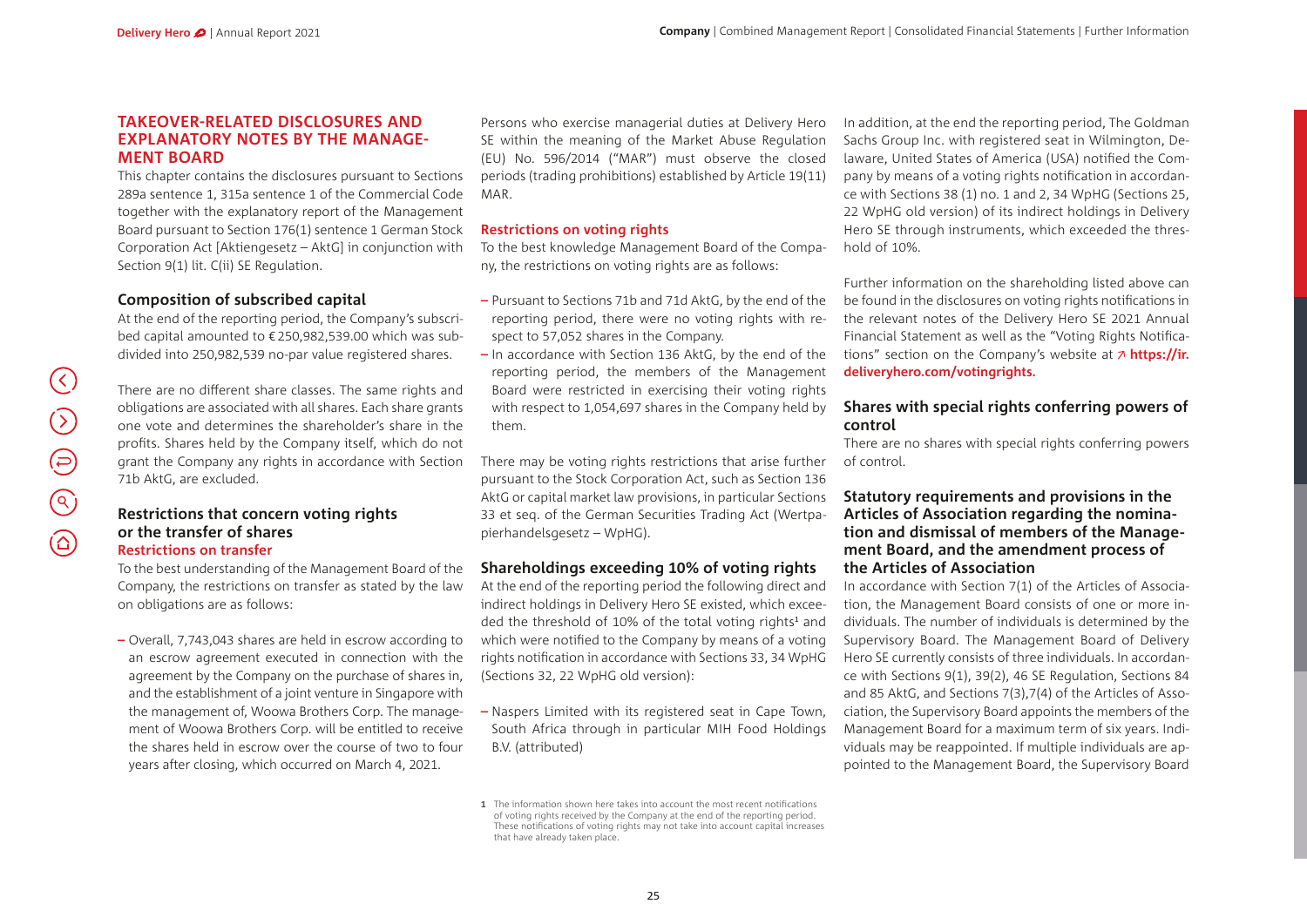$(\zeta)$ 

 $\bigcirc$ 

 $\bigoplus$ 

 $\odot$ 

 $\circledcirc$ 

may designate a Chair as well as a Deputy Chair, pursuant to Section 7(2) of the Articles of Association. If an essential member of the Management Board is absent, the court must, in urgent cases and at the request of an involved party, appoint another member; see Section 85(1), sentence 1 AktG. If there is material cause to do so, the Supervisory Board may revoke the appointment of the member of the Management Board as well as the designation as Chair of the Management Board, see Sections 9(1), 39(2) SE Regulation and Section 84 (3), sentences 1 and 2 AktG.

Amendments to the Articles of Association are made by resolution of the General Meeting in accordance with Section 20(2) of the Articles of Association, requiring, unless this conflicts with mandatory legal provisions, a majority of two-thirds of the valid votes cast or, if at least one-half of the share capital is represented, a simple majority of the valid votes cast. As far as the law requires, a capital majority in addition to a majority of votes for resolutions of the General Meeting, a simple majority of the share capital represented at the time the resolution is passed shall be sufficient to the extent that this is legally permissible. In accordance with Section 12(5) of the Articles of Association, the Supervisory Board is authorized to make changes to the Articles of Association by resolution, if such changes are only related to amendments in the wording.

#### **Powers of the Management Board with respect to the possibility of issuing or buying back shares**

The Management Board was originally authorized by resolution of the Annual General Meeting from June 9, 2017 (agenda item 2) to increase the registered capital of the Company until June 8, 2022, with the consent of the Supervisory Board, by up to a total of €8,961,523.00 with the issuance of up to 8,961,523 new no-par value registered shares against contributions in cash (Authorized Capital/ IV). The Authorized Capital/IV has been used several times since the original authorization. The subscription rights of the shareholders are excluded. The Authorized Capital/IV serves the fulfillment of acquisition rights (option rights)

which have been granted or promised by the Company to current or former employees and managing directors of the Company and its affiliated companies, members of the Supervisory Board of the Company and further beneficiaries who are or were acting for the Company or its affiliated companies, in order to replace the hitherto existing virtual share program of the Company with effect as of April 21, 2017. New shares with utilization of the Authorized Capital/ IV may be issued only for this purpose. By the end of the reporting period, the Authorized Capital/IV still amounted to €3,230,801.00 after partial utilization.

The Management Board was originally authorized by resolution of the Annual General Meeting of June 16, 2021 (agenda item 7) to increase the share capital of the Company until June 15, 2026, with the consent of the Supervisory Board, once or repeatedly, by up to a total of €13,725,505.00 with the issuance of up to 13,725,505 new no-par value registered shares against contributions in cash and/or in-kind contributions (Authorized Capital/VII). The subscription rights of the shareholders are only excluded in certain cases, amongst others, upon issuance of up to 2,958,563 new shares as part of a long-term incentive program to members of the Management Board and employees of the Company and to members of management bodies or employees of companies affiliated with the Company, and can only be excluded by the Management Board, with the consent of the Supervisory Board. The Management Board is authorized to determine any further details of the capital increase and its consummation, subject to the consent of the Supervisory Board; this also includes the determination of the profit participation of the new shares, which may, in deviation of Section 60 (2) AktG, entail profit participation rights from the beginning of the financial year preceding their issue if, at the time of issue of the new shares, the Annual General Meeting has not yet adopted a resolution on the profit participation for that financial year. By the end of the reporting period, the Authorized Capital/ VII still amounted to €12,939,704.00 after partial utilization. On December 31, 2021 the Management Board, with

the consent of the Supervisory Board, resolved to reserve 4,326,885 shares of the Authorized Capital/VII, in connection with an agreement of the Company to acquire approximately 39.4% of the shares in Glovoapp S.L. 23.

The Management Board is authorized by resolution of the Annual General Meeting of June 18, 2020 (agenda item 7) to increase the share capital of the Company until June 17, 2025, with the consent of the Supervisory Board, once or repeatedly, by up to a total of € 20,000,000.00 with the issuance of up to 20,000,000 new no-par value registered shares against contributions in cash and/or in kind (Authorized Capital 2020/I). The subscription rights of the shareholders are only excluded in certain cases and can only be excluded by the Management Board with the consent of the Supervisory Board. The Management Board is authorized to determine any further details of the capital increase and its consummation, subject to the consent of the Supervisory Board; this also includes the determination of the profit participation of the new shares, which may, in deviation from Section 60 (2) AktG, also participate in the profit of completed financial years. Shares which are issued to members of the Management Board and employees of the Company, as well as to members of the corporate bodies and employees of affiliated companies of the Company within the meaning of Sections 15 et seqq. AktG, shall have in each case a full profit participation for the financial year in which they are issued. On December 31, 2021, the Management Board, with the consent of the Supervisory Board, resolved to reserve 14,456,910 shares of Authorized Capital 2020/I, in connection with an agreement of the Company to acquire approximately 39.4% of the shares in Glovoapp S.L. 23.

The Management Board was originally authorized by resolution of the Annual General Meeting on June 18, 2020 (agenda item 8) to increase the share capital of the Company until June 17, 2025, with the consent of the Supervisory Board, once or repeatedly, by up to a total of €18,675,300.00 with the issuance of up to 18,675,300 new

26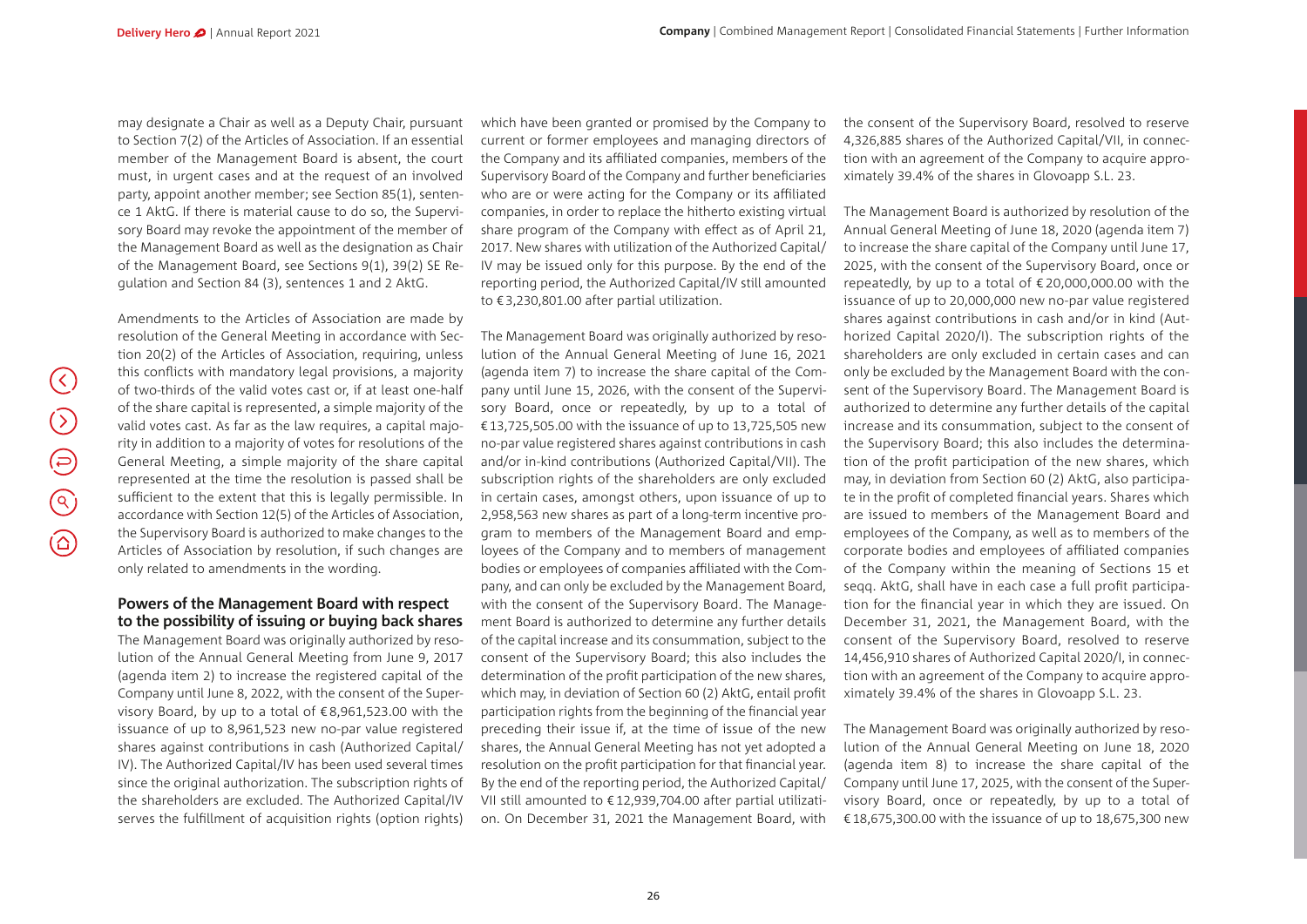$(\langle \rangle)$ 

 $\bigcirc$ 

 $\bigoplus$ 

 $\bigodot$ 

 $\circledcirc$ 

no-par value registered shares against contributions in cash and/or non-cash contributions (Authorized Capital 2020/ II). The Authorized Capital 2020/II has been partially utilized since the original authorization. The subscription rights of the shareholders are only excluded in certain cases and can only be excluded by the Management Board with the consent of the Supervisory Board. The Management Board is authorized to determine any further details of the capital increase and its consummation, subject to the consent of the Supervisory Board; this also includes the determination of the profit participation of the new shares, which may, in deviation from Section 60 (2) AktG, also participate in the profit of completed financial years. Shares which are issued to members of the Management Board and employees of the Company, as well as to members of the corporate bodies and employees of affiliated companies of the Company within the meaning of Sections 15 et seqq. AktG, shall have in each case a full profit participation for the financial year in which they are issued. By the end of the reporting period, the Authorized Capital 2020/II still amounted to €8,644,772.00 after partial utilization.

The Management Board is authorized by resolution of the Annual General Meeting on June 16, 2021 (agenda item 9) to increase the share capital of the Company until June 15, 2026, with the consent of the Supervisory Board, once or repeatedly, by up to a total of  $\epsilon$  6,940,000.00 with the issuance of up to 6,940,000 new no-par value registered shares against contributions in cash and/or in kind (Authorized Capital 2021). The subscription rights of the shareholders can be excluded by the Management Board with the consent of the Supervisory Board only for the purposes of granting shares to employees of the Company and to members of the management bodies and employees of companies affiliated with the Company within the meaning of Sections 15 et seq. AktG. The Management Board is authorized to determine any further details of the capital increase and its consummation, subject to the consent of the Supervisory Board; this also includes the determination of the profit participation of the new shares, which

may, in deviation from Section 60 (2) AktG, also participate in the profit of completed financial years.

In accordance with authorization by the Annual General Meeting (formerly Delivery Hero AG) of June 13, 2017 (agenda item 4, lit. a)), the share capital of the Company is conditionally increased by €3,485,000.00 with the issuance of up to 3,485,000 new no-par value registered shares of the Company with a nominal amount of the registered share capital of €1.00 per share (Conditional Capital 2017/ II). The conditional capital 2017/II serves to secure subscription rights from Stock Options issued by the Company under the authorization of the Annual General Meeting of June 13, 2017 until June 30, 2020 to members of the Management Board of the Company, members of managing corporate bodies of affiliated companies as well as selected executives and employees of the Company or affiliated companies in Germany and abroad. The new shares will be entitled to profit participation from the beginning of the financial year for which, at the time the subscription right is exercised, no resolution has yet been passed by the Annual General Meeting on the appropriation of the net income. The Management Board of the Company or, to the extent members of the Management Board are affected, the Supervisory Board of the Company, is authorized to determine the further details of the conditional capital increase and its consummation.

In accordance with authorization by the Annual General Meeting of June 16, 2021 (agenda item 8) the share capital of the Company is conditionally increased by up to €47,219,560.00 with the issuance of up to 47,219,560 new no-par value registered shares of the Company with a nominal amount of the registered share capital of  $£1.00$  per share (Conditional Capital 2019/I). The conditional capital increase is tied to the granting of shares on the exercise of conversion or option rights or the fulfillment of conversion or option obligations to the holders or creditors of convertible bonds, warrant bonds, profit participation rights and/or income bonds (or a combination of these

27

instruments), issued by the Company on the basis of the authorizing resolution of the Annual General Meeting of June 12, 2019, until June 11, 2024, in each case at conversion or option price to be determined. The new shares participate in profits from the beginning of the financial year in which they are created and for all subsequent financial years. In deviation hereof, the Management Board can, insofar as legally permissible, and with the approval of the Supervisory Board, determine that the new shares participate in profits from the beginning of the financial year for which, at the time of either the exercise of the conversion or option rights, or the fulfillment of conversion or option obligations, or the granting of shares in lieu of cash amounts due, no resolution has yet been passed by the Annual General Meeting on the appropriation of net income. The Management Board is authorized to determine the further details of the consummation of the conditional capital increase. On January 15, 2020, the Management Board resolved upon the placement by the Company – partially utilizing the authorization by the Annual General Meeting of the Company of June 12, 2019 against contribution in cash, of two tranches of convertible bonds in the principle aggregate amount of  $£1,750,000,000.00$ , with conversion rights to new shares of the Company from the Conditional Capital 2019/I. No conversion rights have been exercised as of the end of the reporting period.

In accordance with authorization by the Annual General Meeting of June 12, 2019 (agenda item 11), the share capital of the Company is conditionally increased by €3,000,000.00 with the issuance of up to 3,000,000 new no-par value registered shares of the Company with a nominal amount of the registered share capital of €1.00 per share (Conditional Capital 2019/II). The Conditional Capital 2019/II serves exclusively to secure subscription rights from stock options issued by the Company on the basis of the authorizing resolution of the Annual General Meeting from June 12, 2019, until June 30, 2022, to members of the Management Board of the Company, members of managing corporate bodies of affiliated companies as well as selected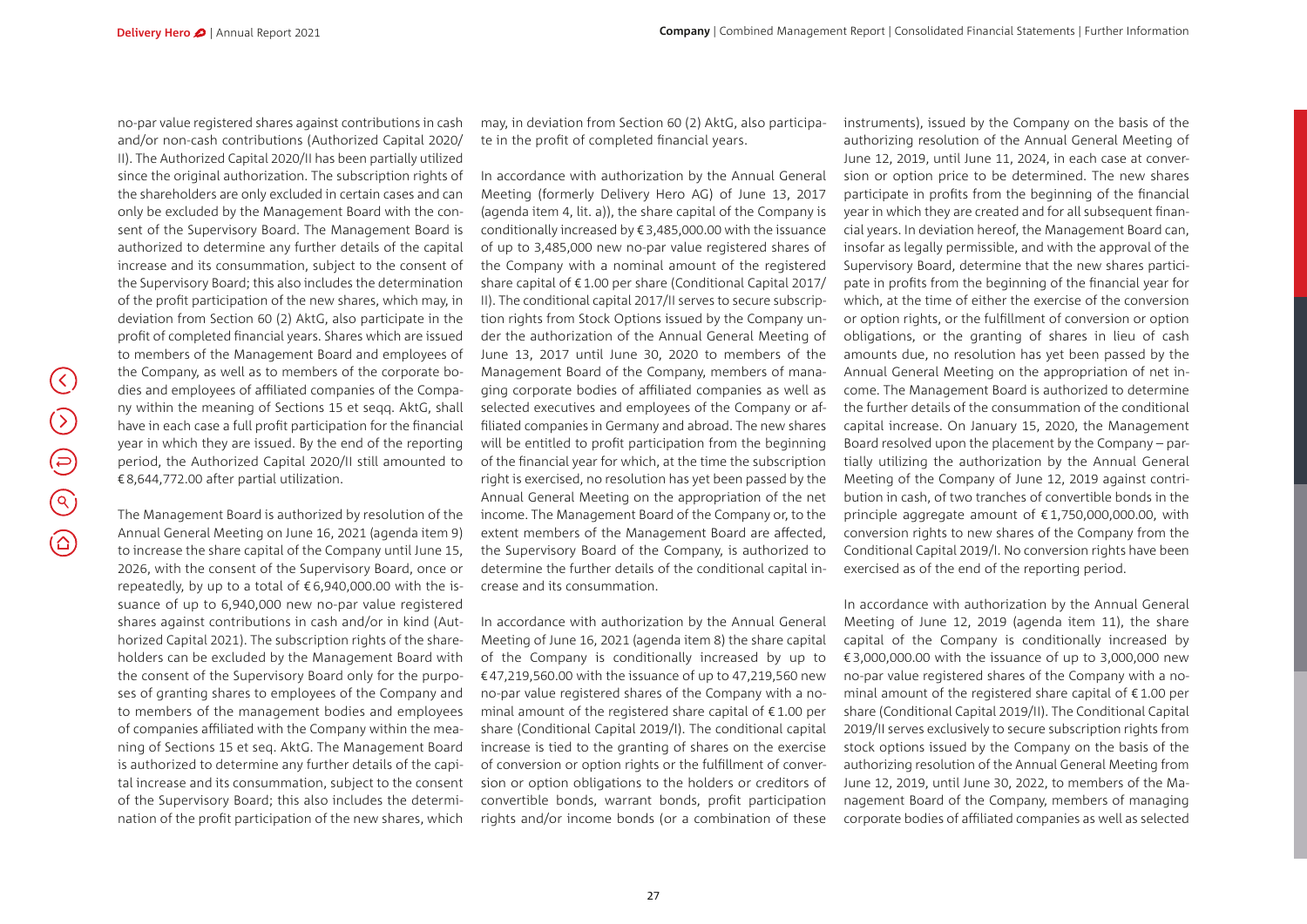executives and employees of the Company or affiliated companies in Germany and abroad. The new shares will be entitled to profit participation from the beginning of the financial year for which, at the time of the exercise of the subscription right, no resolution has yet been passed by the Annual General Meeting on the appropriation of net income. The Management Board of the Company or, to the extent members of the Management Board are affected, the Supervisory Board of the Company, is authorized to determine the further details of the conditional capital increase and its consummation.

 $(\langle \rangle)$  $\bigcirc$  $\bigoplus$  $\circledcirc$  $\circledcirc$  In accordance with authorization by the Annual General Meeting of June 18, 2020 (agenda item 9), the share capital of the Company is conditionally increased by €20,000,000.00 with the issuance of 20,000,000 new no-par value registered shares of the Company with a nominal amount of the registered share capital of €1.00 per share (Conditional Capital 2020/I). The Conditional Capital 2020/I serves the granting of shares on the exercise of conversion or option rights or the fulfillment of conversion or option obligations to the holders or creditors of convertible bonds, warrant bonds, profit participation rights and/or income bonds (or a combination of these instruments), issued on the basis of the authorizing resolution of the Annual General Meeting of June 18, 2020 until June 17, 2025, in each case at a conversion or option price to be determined. The new shares participate in profits from the beginning of the financial year in which they are created and for all subsequent financial years. In deviation hereof, the Management Board can, insofar as legally permissible, and with the approval of the Supervisory Board, determine that the new shares participate in profits from the beginning of the financial year for which at the time of either the exercise of the conversion or option rights, or the fulfillment of conversion or option obligations, or the granting of shares in lieu of cash amounts due, no resolution of the Annual General Meeting has yet been passed on the appropriation of net income. The Management Board is authorized to determine the further details of the consummation of the conditional

capital increase. On July 7, 2020, the Management Board, with the consent of the Supervisory Board, resolved upon the placement by the Company – partially utilizing the authorization by the Annual General Meeting of the Company of June 18, 2020 –, against contribution in cash, of two tranches of convertible bonds in the principle aggregate amount of €1,500,000,000.00, with conversion rights to new shares of the Company from the Conditional Capital 2020/I. No conversion rights have been exercised as of the end of the reporting period.

In accordance with authorization by the Annual General Meeting of June 16, 2021 (agenda item 8), the share capital of the Company is conditionally increased by €14,000,000.00 by issuing up to 14,000,000 new no-par value registered shares of the Company with a nominal amount of the registered share capital of €1.00 per share (Conditional Capital 2021/I). The Conditional Capital 2021/I serves the granting of shares on the exercise of conversion or option rights or the fulfillment of conversion or option obligations to the holders or creditors of convertible bonds, warrant bonds, profit participation rights and/or income bonds (or a combination of these instruments), issued on the basis of the authorizing resolution from June 16, 2021, until June 15, 2026, in each case at a conversion or option price to be determined. The new shares participate in profits from the beginning of the financial year in which they are created and for all subsequent financial years. In deviation hereof, the Management Board can, insofar as legally permissible, and with the approval of the Supervisory Board, determine that the new shares participate in profits from the beginning of the financial year for which at the time of either the exercise of the conversion or option rights, or the fulfillment of conversion or option obligations, or the granting of shares in lieu of cash amounts due, no resolution of the Annual General Meeting has yet been passed on the appropriation of net income. The Management Board is authorized to determine the further details of the consummation of the conditional capital increase. On September 2, 2021, the Management Board, with the

consent of the Supervisory Board, resolved upon the placement by the Company against contribution in cash, of two tranches of convertible bonds in the principle aggregate amount of €1,250,000,000.00, with conversion rights to new shares of the Company from the Conditional Capital 2021/I. No conversion rights have been exercised as of the end of the reporting period.

In accordance with authorization by the Annual General Meeting of June 16, 2021 (agenda item 10), the share capital of the Company is conditionally increased by €5,020,000.00 by issuing up to 5,020,000 new no-par value registered shares of the Company with a nominal amount of the registered share capital of €1.00 per share (Conditional Capital 2021/II). The Conditional Capital 2021/II serves exclusively to secure subscription rights from stock options issued by the Company on the basis of the authorizing resolution from June 16, 2021, until June 15, 2026, to members of the Management Board of the Company, members of managing corporate bodies of affiliated companies as well as selected executives and employees of the Company or affiliated companies in Germany and abroad. The new shares will be entitled to profit participation from the beginning of the financial year for which, at the time of the exercise of the subscription right, no resolution has yet been passed by the Annual General Meeting on the appropriation of net income. The Management Board of the Company or, to the extent members of the Management Board are affected, the Supervisory Board of the Company, is authorized to determine the further details of the conditional capital increase and its consummation.

The complete version of these authorizations is set out in the Company's Articles of Association. The current version of the Articles of Association of the Company is available in the sub-section "Articles of Association" on the Company's website at **[https://ir.deliveryhero.com/articles-of](https://ir.deliveryhero.com/articles-of-association.)[association](https://ir.deliveryhero.com/articles-of-association.).**